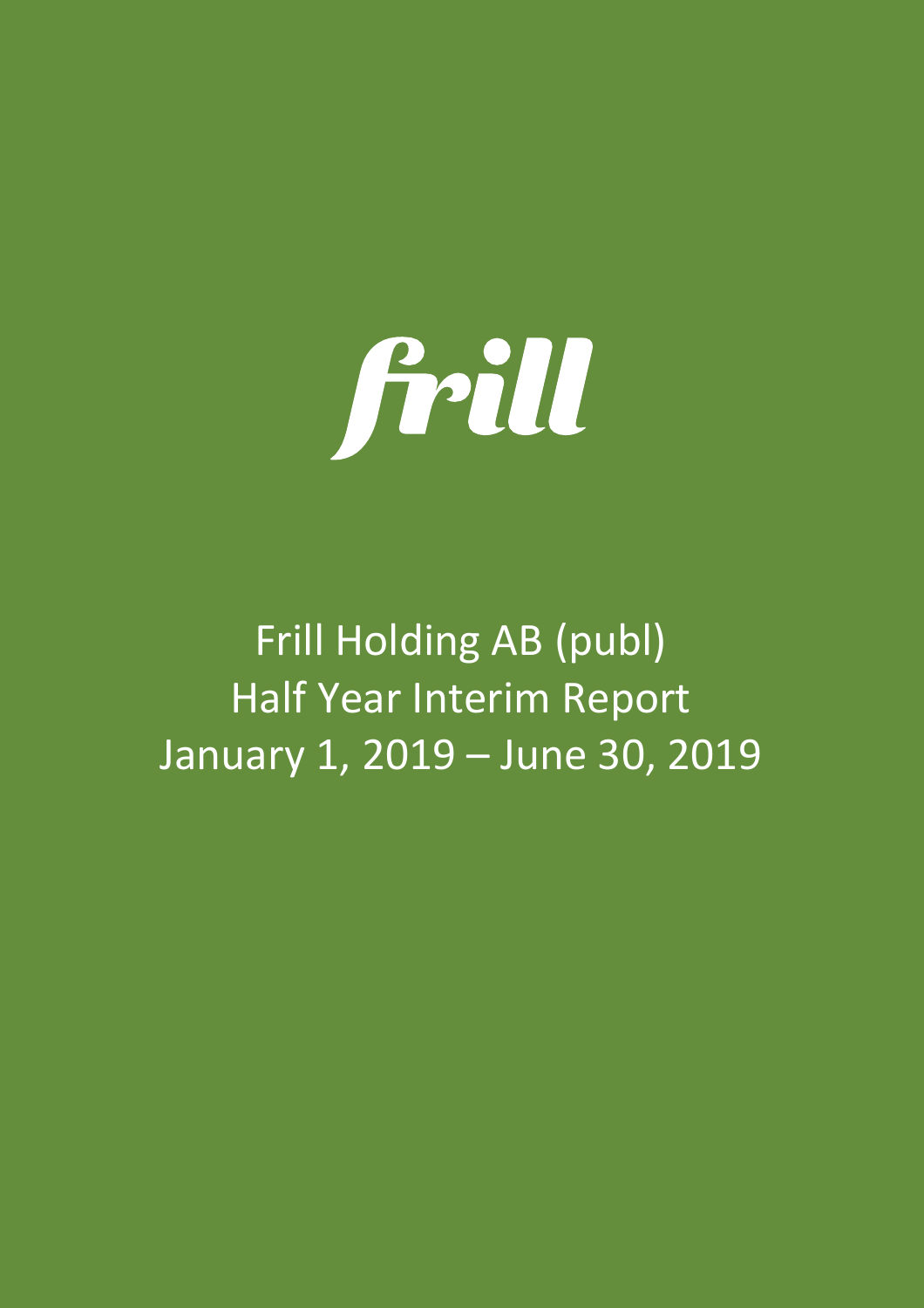

# **HALF YEAR INTERIM REPORT JANUARY 1, 2019 –JUNE 30, 2019**

Frill was formed in March 2014 to focus on innovating the frozen food segment. It took over 2 years of research and development to advance the consumer insights and the current set of technologies that constitute the Frill platform. This platform will permit Frill to deliver a range of product categories within the frozen food segment. Frill's current focus is to establish a credible, global health brand in one of the unhealthiest food categories: Ice-cream.

Frill Holding AB is a Swedish public limited company with its head office in Uppsala.

# **JANUARY-JUNE 2019\***

- Net sales for the period amounted to 1 144 TSEK (2 239)
- EBIT for the period amounted to -8 673 TSEK (-9 027)
- Equity at the end of the period amounted to 24 943 TSEK (46 317)
- Earnings per share totalled SEK -0.4 kr (-0.4)
- Cash flow from operating activities amounted to -7 615 TSEK (-9 626)
- Cash and cash equivalents at the end of the period amounted to 4 108 TSEK (19 775)

# **FINANCIAL KEY RATIOS\***

|                           | 2019     | 2018     | 2018     |
|---------------------------|----------|----------|----------|
| <b>TSEK</b>               | Jan-June | Jan-June | Jan-Dec  |
| Net sales                 | 1 1 4 4  | 2 2 3 9  | 3795     |
| EBIT                      | $-8673$  | $-9027$  | $-18844$ |
| Equity                    | 24 943   | 46 317   | 34 3 92  |
| Earnings per share, kr    | $-0,4$   | $-0.4$   | $-0,8$   |
| Cash flow                 | $-7615$  | $-9626$  | $-21112$ |
| Cash and cash equivalents | 4 1 0 8  | 19775    | 8788     |

\* The group applies IFRS 16 Leases from 1 January 2019 and all figures for 2019 in this half year report include this change. Comparative figures are not recalculated.

# **SIGNIFICANT EVENTS DURING THE FINANICIAL PERIOD**

- *Listing:* Frill was listed the company's B shares on Nasdaq First North March 27, 2019.
- *New agreement*: Frill has been selected to sell its products at Kaiser Permanente in California. Initially, Frill will be provided to staff. Kaiser Permanente is the largest managed care organization in the USA. It has ca 12 million [health plan](https://en.wikipedia.org/wiki/Health_plan) members, over 200,000 employees, 39 medical centers, and 690 medical facilities. While it will take some time to establish Frill's credentials, people at such organizations with deep knowledge of nutrition understand Frill's value proposition (health and taste). It is expected that this agreement will start to generate income in the fourth quarter of 2019.
- *Technology*: Frill signed a 5 year, extendable agreement with Zendegii Ltd. for exclusive use of its flavor technology for frozen applications. The initial 5 years will be free from royalties, and any products developed during these 5 years will be free from royalties over the product life span. Zendegii's patented technology (patent number 20140220195) is used by some of the world's leading consumer goods companies and retailers in ambient products, which allows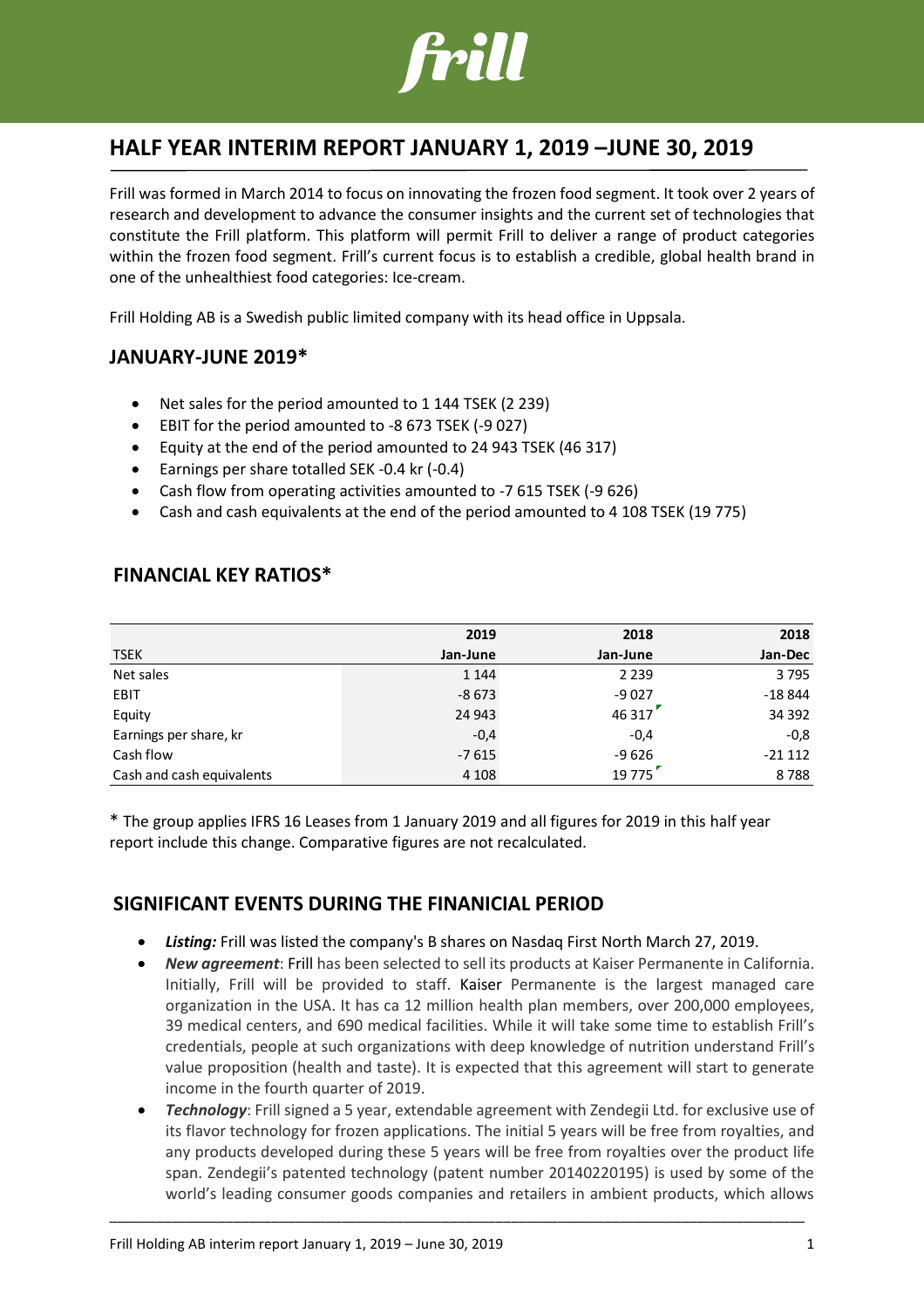

them the creation of signature tastes and placebo effects using flavors. For example, a product can be made to taste sweeter without adding any sugar or sweetener. Frill will use this technology to help make the taste of its products more attractive using natural extracts, flavors and aromas.

- *New Retail opportunities:* 
	- Frill has agreed to sell its products at Marks & Spencer. Initially, Frill will be in the concept stores and if successful, it will be rolled out to a broader set of stores. Marks & Spencer plc, an iconic UK retail brand, operates over 1400 locations worldwide of which over 900 in the UK. It is expected that this agreement will start to generate income in the third quarter of 2019.
	- Frill established via one of its distributors, UNFI (one of the largest health food distributors in the USA), a distribution center in Northern California that will add 51 high-end retail stores immediately and enable further expansion going forward. These new stores will be listed on Frill's website [www.frillusa.com](http://www.frillusa.com/) (or also on [www.Frill.eu\)](http://www.frill.eu/) as they come on line. It is expected that this agreement will start to generate income in the third quarter of 2019.
	- In Sweden, Frill obtained an agreement to sell its products at Paradiset, a very attractive high-end retail chain in Stockholm. It is expected that this agreement will start to generate income in the third quarter of 2019.
- *Resolution of trademark dispute*: Frill and Ludwig Schokolade agreed to settle their dispute regarding Ludwig Schokolade opposition to Frill's trademark registration No. 1367991 and Frill's cancellation proceeding before the EUIPO against Ludwig Schokolade's EU trademark registration No. 8899312. Given that the two brands do not operate in the same market segment, both companies have agreed to sign a co-existence agreement and to avoid unnecessary legal costs. As this dispute has been settled there will be no further legal costs incurred by Frill. The Frill trademark is now registered in the EU, UK, Sweden, USA and China.

# **SIGNIFICANT EVENTS AFTER THE BALANCE SHEET DATE**

- **New product launches:**
	- Launch of Frill's new flavor, Tropical passion (pineapple, guava, passion fruit, coconut and lemon and a dash of turmeric). A single portion provides over one third of the daily fiber need, one fourth of our vitamin C, and minerals like manganese and phytonutrients
	- Launch of ADD's first product in the new platform: Mint Chocolate Chip that is high in tasty protein such as whey and BCAA, and the essential mineral magnesium. Magnesium is one of the most important minerals in our body. It helps to convert food into energy and make new proteins from amino acids. Magnesium plays a central role in the way nerves and muscles function. There is evidence that most people do not get enough magnesium and what better way to have it with every delicious scoop of ice cream.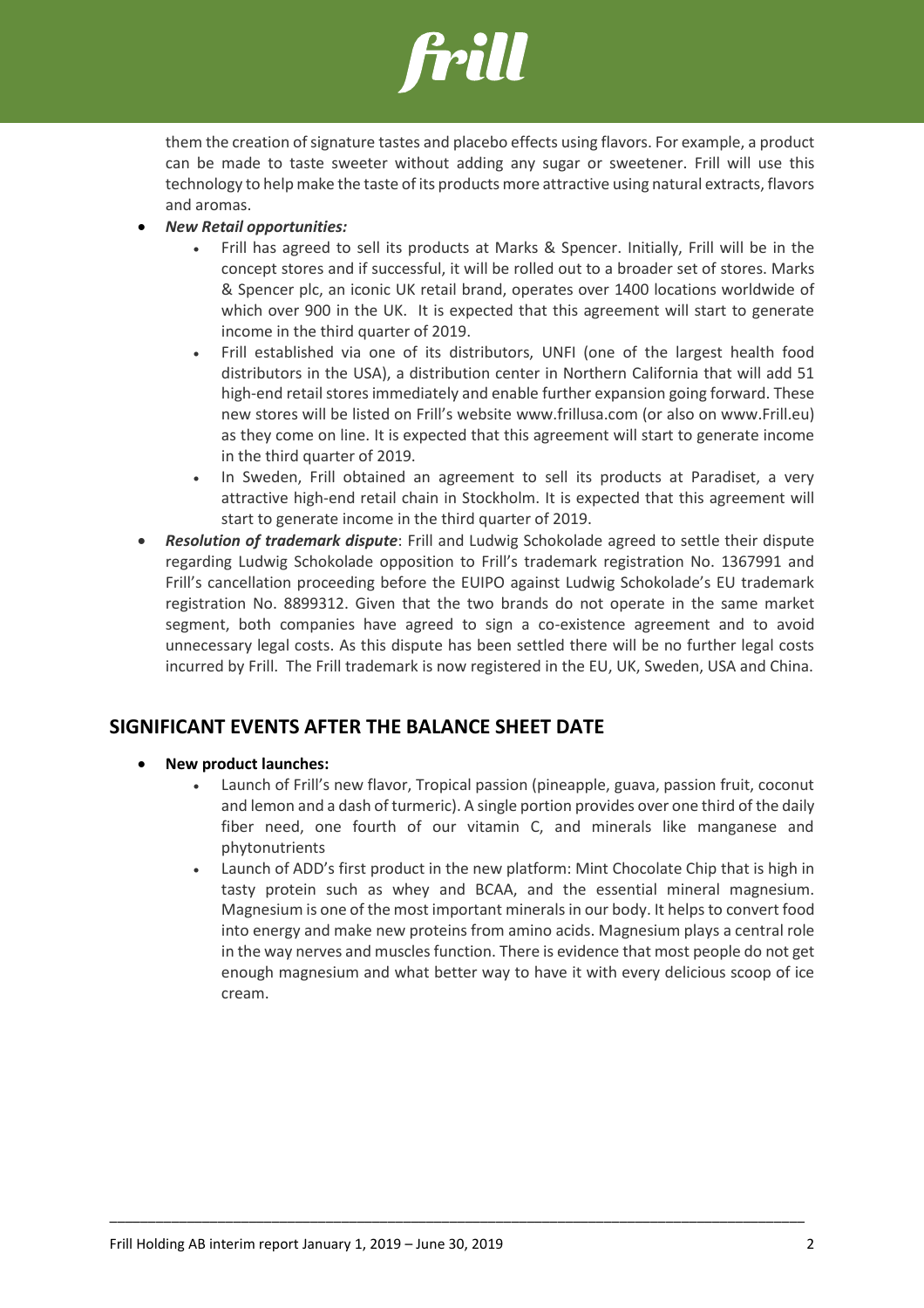

# **MESSAGE FROM THE CEO AND THE LEADERSHIP TEAM**

In a nutshell, Frill is all about creating truly healthy frozen food that is based on scientific evidence and avoids short-term hypes and trends. Frill is fiercely on the side of its consumers and will deliver to them affordable healthy nutrition and insight, thus enabling consumers to make their own decisions based on facts and enjoy life by having delicious products for themselves and their families.

All of us at Frill are passionate about making a significant impact on human nutrition and health. We believe improved health is an achievable goal, not only for the few who can afford it, but for everyone. Many ailments, such as the rising obesity and diabetes epidemics can be effectively fought with better nutrition and empowered consumers. "The good life" is not elusive with the right nutrition and engaged humans. These are not musings of an idealistic, new-age commune, but a vital necessity if we want to unburden our social systems of the back-breaking costs that are putting an immense pressure on our economies.

For example, in the United Kingdom, the National Health Services incurred extra costs related to the growth of these diseases in the order of 3% of GDP<sup>1</sup>: the difference between a recession and growth. Retailers are under fire for peddling unhealthy foods, drinks and snacks, and are desperate to introduce products that provide healthier choices without compromising taste.

We also believe that the market is ripe for the types of products and ideas that we have. The annual growth in the health and wellness market is expected to continue in the 5-8% range and our initial target market of premium ice-cream grows at a similar level with much of the growth captured by innovations such as Frill and ADD.

Frill owns two brands that together fulfill two big gaps in human nutrition: Frill and ADD

1. The Frill brand delivers a truly healthy solution to most of us who have normal lives and try to eat in a healthy way without compromising on enjoyment.

2. The ADD brand focuses on delivering specific functional benefits in an indulgent format. Functional ingredients often have a short shelf-life at higher temperatures and the frozen format provides a critical advantage.

If you are an athlete and would like to eat your protein supplement to help repair tissue after a strenuous workout, ADD ice-cream is a way to enjoy life while getting what you need. And if you are a parent being beleaguered by your child to have an ice-cream, Frill will allow you to wholeheartedly say "yes", because your child will be consuming a delicious blend of fruit and vegetables.

Frill has established its footprint regionally (West Coast of the US, UK and Sweden) and across traditional retail, health channels (e.g., Kaiser Permanente, schools/universities, corporate health), online (Ocado, Amazonfresh, Mat.se, Mathem) and convenience (e.g., Marks and Spencer).

We are now in a good position to leverage our credibility, and ability to develop and manufacture attractive products to smartly expand our exciting promise to consumers and shareholders.

*Khosro Ezaz-Nikpay, Ph.D., CEO Mats Lindstrand, Chairman of the Board*

 $1$ McKinsey and Company, a global management consultancy and the McKinsey Global Institute that focuses on global economically relevant research., https://www.consultancy.uk/news/1278/mckinsey-obesity-costs-uk-society-73-billion-per-year; McKinsey and Company has no material interests in Frill.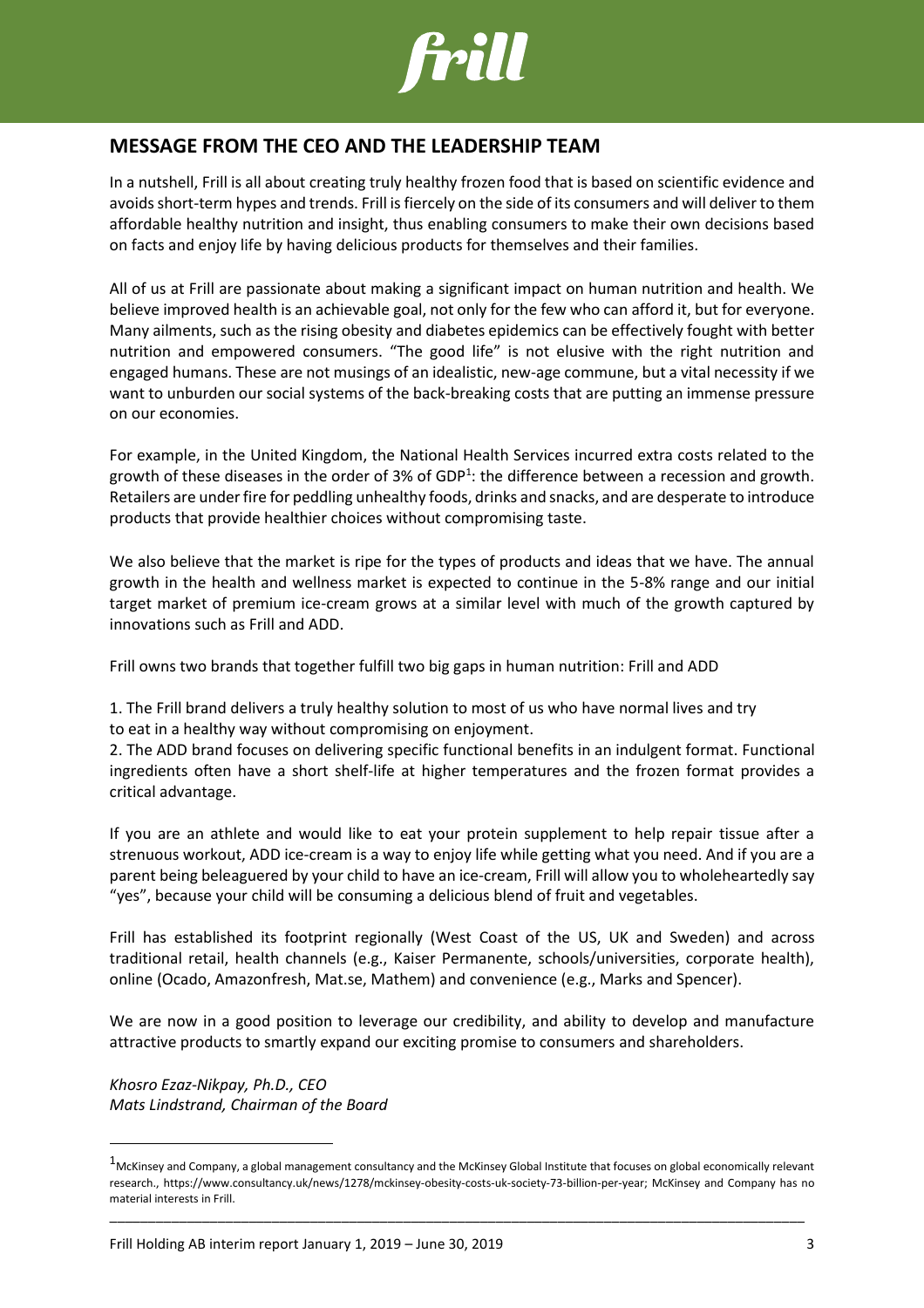

# **CHALLENGES AND OPPORTUNITIES**

Our main challenge is to stand out from the crowd. The market is inundated with many false claims, scares, and hypes, and Frill must ensure that its voice is heard and that consumers become our primary proponents. We have innovated the product, we now will innovate the consumer experience of the brand. Therefore, in our next phase of growth we will primarily focus on getting consumers to engage with the product and take their health into their own hands. Our growth will depend on our ability to excite consumers and the rate at which we expand our footprint at retailers.

Our second challenge is timing. While we have a large set of retailers interested in carrying Frill, due to retailer's own onboarding cycles, it can take 6-18 months between commitment and becoming available on the shelves.

Frill has been well-received in all of its regions and we are expanding our footprint continuously. Overall, the trends towards healthier alternatives, vegan and vegetarian lifestyle shifts, and convenience is working in Frill's favour. We also expect an emerging trend that we have predicted, namely an increasing focus on gut health, to be an additional future driver of consumer interest in Frill's and ADD's products. The high level of fiber present in our products is balanced to provide the perfect nutrition for the gut.

Over the past 6 months Frill has focused on broadening its channels and focusing its efforts on those with higher returns on marketing investment. This means finding retail opportunities with partners that have a health focus and where Frill's value proposition aligns with their own goals. Examples are healthcare providers, schools, universities, or corporate catering.

The UK has the most advanced on-line retail business globally and Frill's position has been stronger than competitors. We expect a potential Brexit to impact our UK business and we have taken steps to mitigate any disruption.

In Sweden, Frill has grown from an initial few stores in Uppsala to many locations across the country as well as on-line (Mat.se and Mathem.se) and in new channels such as cafes and use sportarenas (Leo's lekland). The ADD brand that we acquired in 2017 has had tough competition in its segment (protein), with loss of revenues. We have launched our first new concept to reposition the brand and boost its revenues. Once this has been accomplished, we will also look to expand its footprint into new regions.

# **Market background Q1/Q2 2019**

## **Competition**

There are a range of new competitors entering the markets. These propositions center around low calorie, vegan, or certain ingredient (e.g., oatmilk, avocado). Well-established players such as Breyer's and HaloTop have entered the European market with the latter doing well, whereas Breyer's is struggling. Almost all established players now offer non-dairy alternatives. Overall, the differentiation of Frill has not changed. Frill continues to be the only truly healthy option: It is the only plant-based product that has no added sugar or sweetener, has >10 times the fiber of other competitors, and is among the lowest calorie products. Relative to other brands we have not seen any decline due to competition and in our on-line sales we have seen stronger growth relative to competition. Our other brand ADD-ice cream, however, has been under attack since 2018 and the planned new launches will start to differentiate ADD again in the market.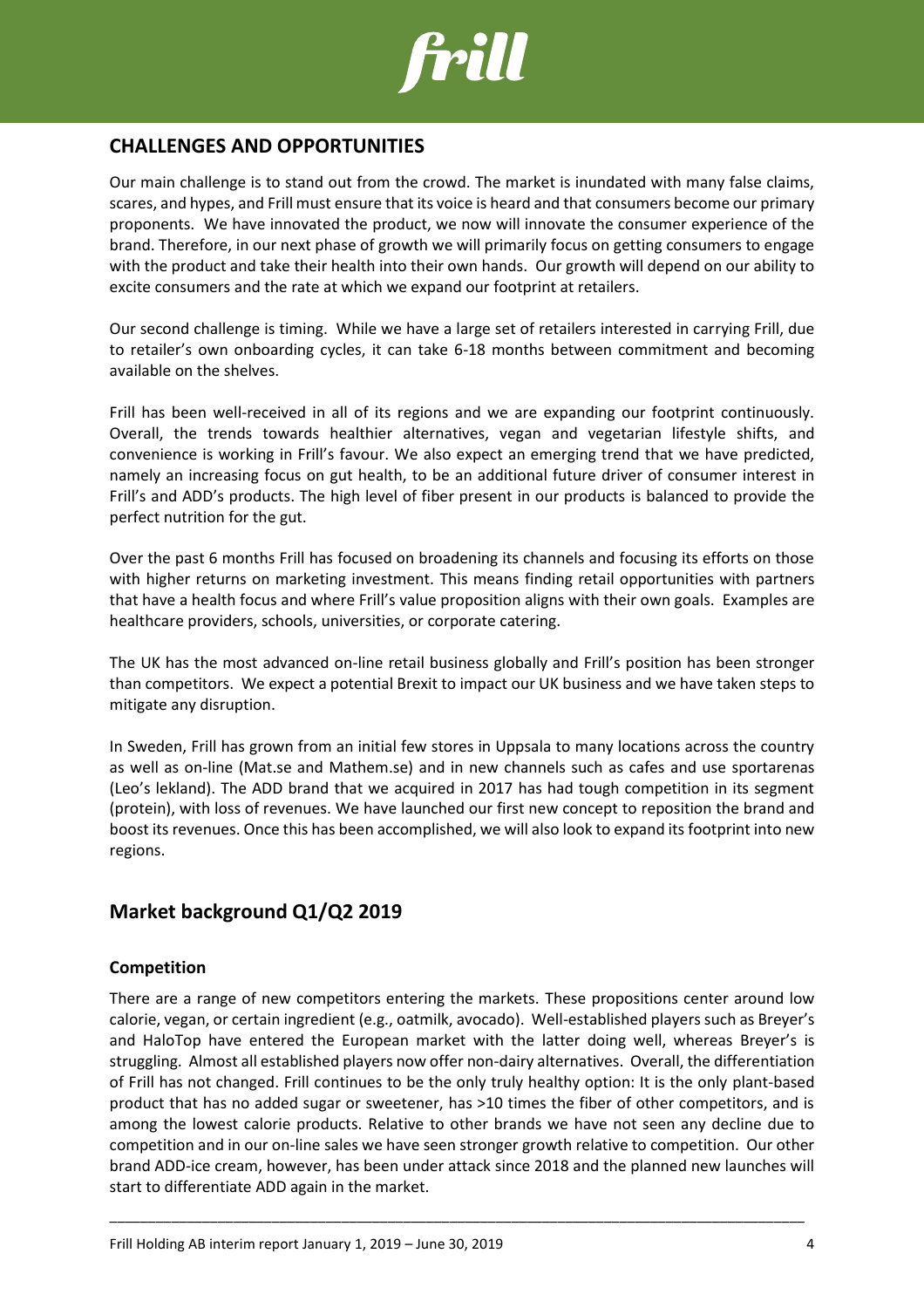

### **Seasonal revenue fluctuations**

Ice-cream is a seasonal product and climate conditions (temperature, sun, rain) have a significant impact on sales. Higher temperatures and sunny days have a positive impact on sales, while lower temperatures and precipitation have a significantly dampening impact. A few degrees warmer or colder temperatures than average can have 20-80% impact on sales and sales on a rainy day can be 40-90% lower than on a sunny day. For example, in the UK in March and April 2018 temperatures were below average and above average in 2019 resulting in 84% higher sales during the period in 2019. In contrast, temperatures from May to July 2018 were significantly higher than average (and low precipitation), while temperatures were average with high precipitation resulting in 36% lower sales in 2019.<sup>2</sup> Likewise, the temperatures in California for the first half of the year 2019 were significantly below 2018 (over  $3^{\circ}$ C on average and  $11^{\circ}$ C lower in June) and precipitation in 2019 was 2.7x higher than in 2018, resulting in 20% lower sales.<sup>3</sup> As an example, Halotop (the fastest growing brand in the USA with a strong position in California has seen revenues decline by 34.2% year on year in April 2019.<sup>4</sup>

# **PLANS**

Frill plans to continue its current stated strategy over the coming year, specifically:

- 1. Channel strategy
	- *Take home retail*: This is currently our main focus and will continue to be. It has, however, high initial demands for marketing (e.g., in-store sampling, social medias, targeted segment marketing) and slow onboarding of retailers.
	- *Convenience*: Our initial tests have all been positive (e.g., cafes, sports studios, children's play centres) and we will now aggressively expand this as it also doubles as a marketing tool and the price point represents a lower initial barrier for a consumer to engage. The main barrier is availability of freezers at some of the locations and Frill has developed bespoke freezers for the Swedish and US markets.
	- *Specialized retail*: Frill has been taken in at a renowned clinic in California with 110 locations under a co-brand and sold at a premium. We are now expanding to other health-focused environments (e.g., payor/provider, schools and universities).
	- Private label: So far, Frill's bias has been not to engage in private label, however, given the significant requests from major retailers and the ability of such business to generate attractive profits (e.g., no need for marketing), we have changed our strategy to partner with one large retailer in each region and create a base business.
- 2. Launch the new flavours and products in the pipeline. These include a complete repositioning of ADD ice-cream, launch of new formats (these have been market tested in Sweden and the UK), and white label propositions that have been developed over the past 6 months.

<sup>2</sup> www.metoffice.gov.uk/

<sup>3</sup> https://www.usclimatedata.com/climate

<sup>4</sup> Source IRI (Information Resources Inc), is a US-based research firm that works with most CPG, retail, and health and beauty companies in the Fortune 100 . IRI has no financial interest in Frill Holding AB. Similarly Weather in Stockholm, where Frill has most of its sales was close to  $2^{\circ}$ C lower in 2019 than 2018 and had 3.8 times more precipitation and 73% more rainy days in 2019 than in 2018, see

https://www.worldweatheronline.com/stockholm-weather-averages/stockholms-lan/se.aspx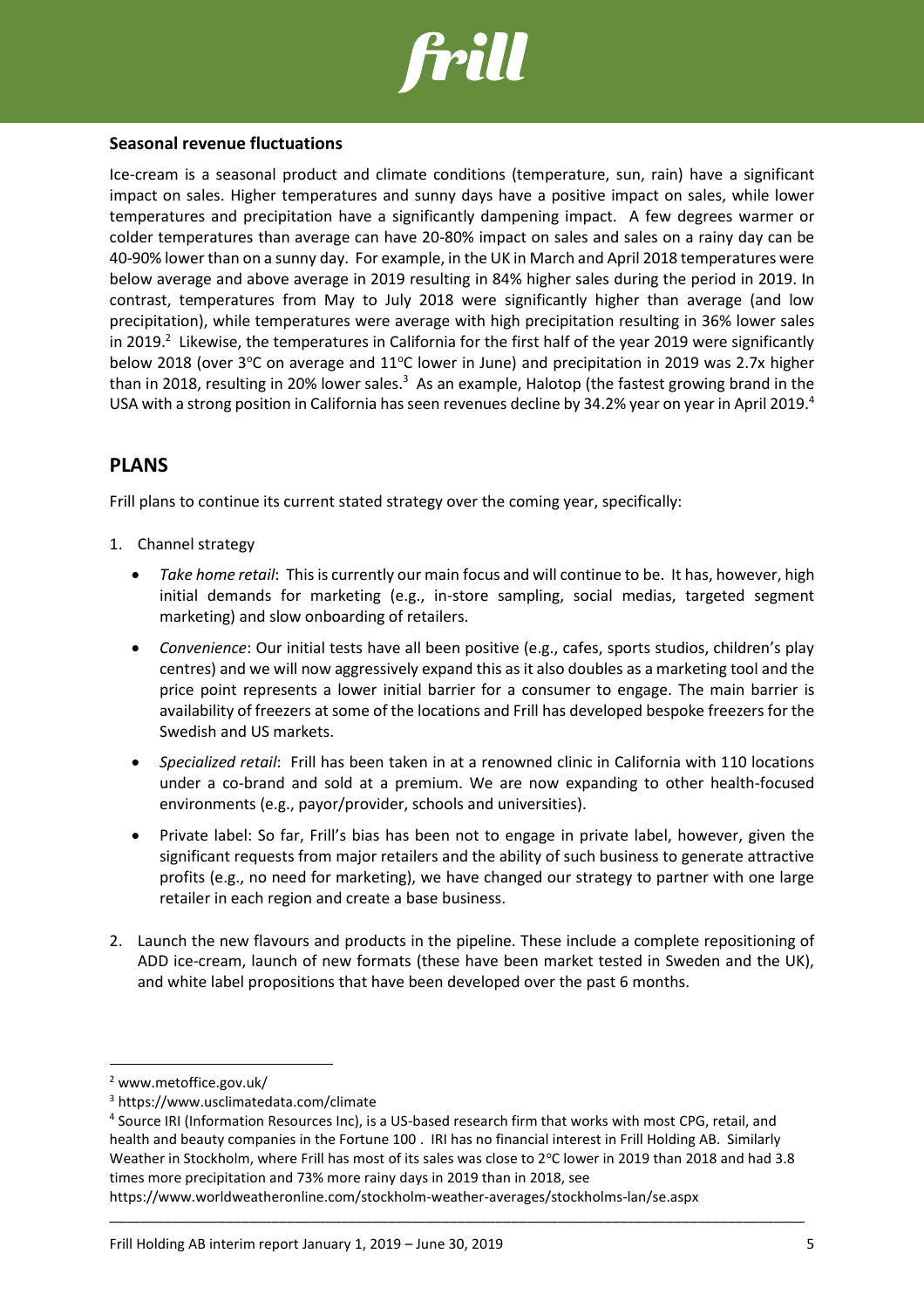

3. Strengthen the message of the brand(s) in all channels. Especially in California, where Frill can be found at many retailers, Frill has engaged a leading California PR agency to deliver Frill's message more powerfully and through the right channels

# **FINANCIAL OVERVIEW JANUARY-JUNE**

Income statement items and cash flows are compared with the year-earlier periods. Balance sheet items pertain to the position at the end of the period and are compared with the corresponding yearearlier date. The interim report pertains to January-June 2019.

### **Revenues**

Frill The Frozen Smoothie is sold by Frill Holding AB, Frill UK and Frill US and ADD ice-cream is only sold by Add Nutrition AB in Sweden. The revenues of the Group for the period was TSEK 1 144 compared to TSEK 2 239. The drop in sales can mainly be explained by continued reduction of units sold at ADD ice cream. ADD's historical products have significant competition in the market and are not differentiated in terms of price or content against competition. The planned differentiated products are going to be released over the second half of 2019 and in 2020. The temperatures over the first and second quarters in 2019 were significantly lower and precipitation was significantly higher than for the same period in 2018. Retail ice-cream sales are highly correlated with temperature and precipitation.

Other operating income for the period was TSEK 0 compared to TSEK 563. The operating income last year primarily refers to a UK government contribution to innovative R&D.

## **Cost of goods and services sold**

Cost of goods and services sold for the period was TSEK 3 536 compared to 4 472. Decreased costs are directly related to the decreased revenues.

The main cost was for the purchase of ingredients, production, storage and freight. Frill the Frozen Smoothie and ADD ice-cream are produced in the United Kingdom and are transported from the manufacturing site in the United Kingdom to the storage facility in Sweden. The USA business has its own local manufacturing.

A significant portion of these costs relates to developing new markets, and raw material costs when developing flavors and test runs for manufacturing scale-up. The company works actively to improve gross profit through better procurement and productivity gains in manufacturing.

Gross profit for the period was TSEK 90 compared to TSEK -477. This was due to improvements in manufacturing (e.g., waste reduction) and procurement costs, and completion of many new product developments, where manufacturing test runs are necessary.

### **Other costs**

Selling expenses decreased from TSEK 4 472 for the period January-June 2018 to TSEK 3 536 in 2019. These costs directly relate to sales. The main cost is for personnel, but also for marketing, e.g., product sampling activities for new retailers and sampling events. Given the impact of weather described above, Frill opted to reduce its marketing spend during low temperature and high precipitation periods. Going forward, we expect product sampling and targeted consumer and B2B marketing events to be the main driver of these costs.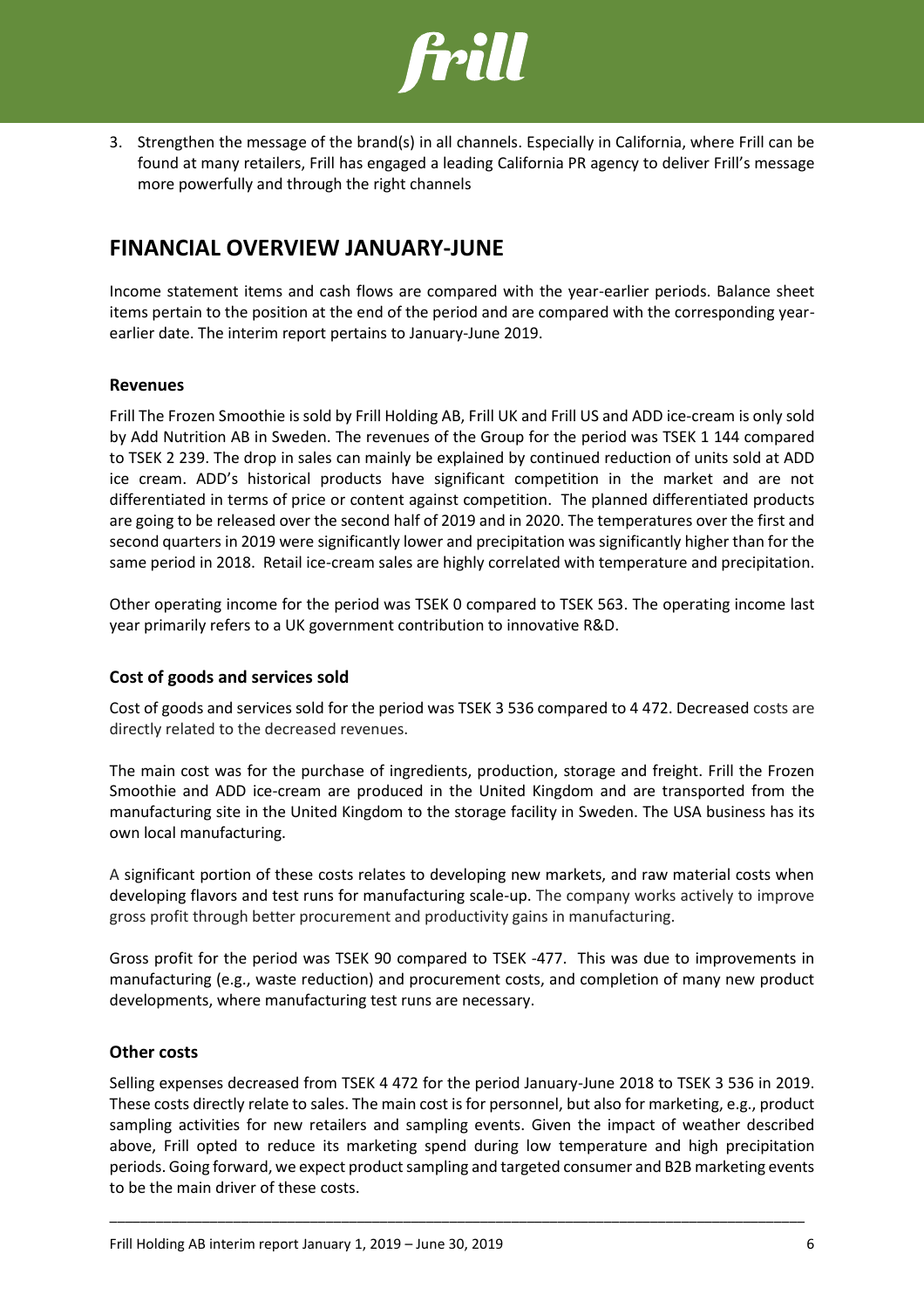

Administration expenses increased from TSEK 4 616 for the period January-June 2018 to TSEK 4 738 in 2019. These refer to staff cost but also other external costs.

Other operating expenses for the period was TSEK 495 compared to TSEK 25. These costs primarily refers to research and development for relaunching the ADD brand, and improving the product using Frill Technology.

Net financial income for the period was TSEK -455 compared to 792. During 2019 the group has received loan facilities amounting to TSEK 16 000. A 5% charge for this facility, amounting to TSEK 800 was included in the net financials for the period. Currency gains was also included as a result of loans in GBP and USD, since the Swedish Krona has weakened during the year. In 2018 the positive financial net was primarily due to currency gains due to a weekend Swedish Krona

As a result, loss for the period was TSEK -9 128 compared to – 8 235.

Earnings per share before/after dilution for the period was SEK -0.4 compared to SEK -0.4.

### **Balance sheet**

At the end of the reporting period, total group assets was TSEK 34 297, compared to TSEK 55 417, where goodwill wasthe single largest post, TSEK 25 001. The goodwill value stems from the acquisition of Add Nutrition AB in September 30, 2017. Tangible assets consists of production equipment and right of use assets. Due to that the company applies IFRS 16 as of January 1 2019 right of use assets amounting to 413 TSEK is included in the balance as of 30 June.

Deferred tax assets on loss carried forward are recognized to the extent that there are factors that convincingly indicate that there will be sufficient future tax surpluses. No deferred tax assets on loss carried forward are reported until the Group reports positive taxable results. The amount of TSEK 13 is attributable to deferred tax on internal profit in stock.

Inventories was TSEK 3 400 compared to TSEK 2 948. Accounts receivables was TSEK 466 compared to TSEK 838. Other receivables was 734 compared to 6 386. In June 2018, a share issue was carried out, which provided the company with approximately TSEK 22 000 net after issue costs. Approimately TSEK 5 600 was accounted for as subscribed but not yet paid in capital (included in other receivables) as of 30 June, 2018.

The Group's total equity decreased from TSEK 46 317 in June 2018 to TSEK 24 943 in 2019. This is primarily due to losses brought forward.

The Group has interest bearing liabilities in the form of a lease liability (long and short-term) which is an effect of that the group applies IFRS 16 as of 1 of January 2019. Other long-term liabilities of TSEK 670 was a interest free loan from the related company Zendegii Ltd.

Other current liabilities of TSEK 6 685 includes a short-term interest bearing loan of TSEK 3 000. During 2019 the Group has received loan facilities amounting to TSEK 16 000. The Group has also a loan facility amounting to TSEK 4 000 from previous year. At the end of the reporting period TSEK 3 000 of these TSEK 20 000 has been used. The loan will be payed back before end of year 2019. In 2018 other current liabilities of TSEK 7 644 included a interest bearing loan of TSEK 2 545 from the related company Zendegii Ltd. The loan was paid back before year end 2018.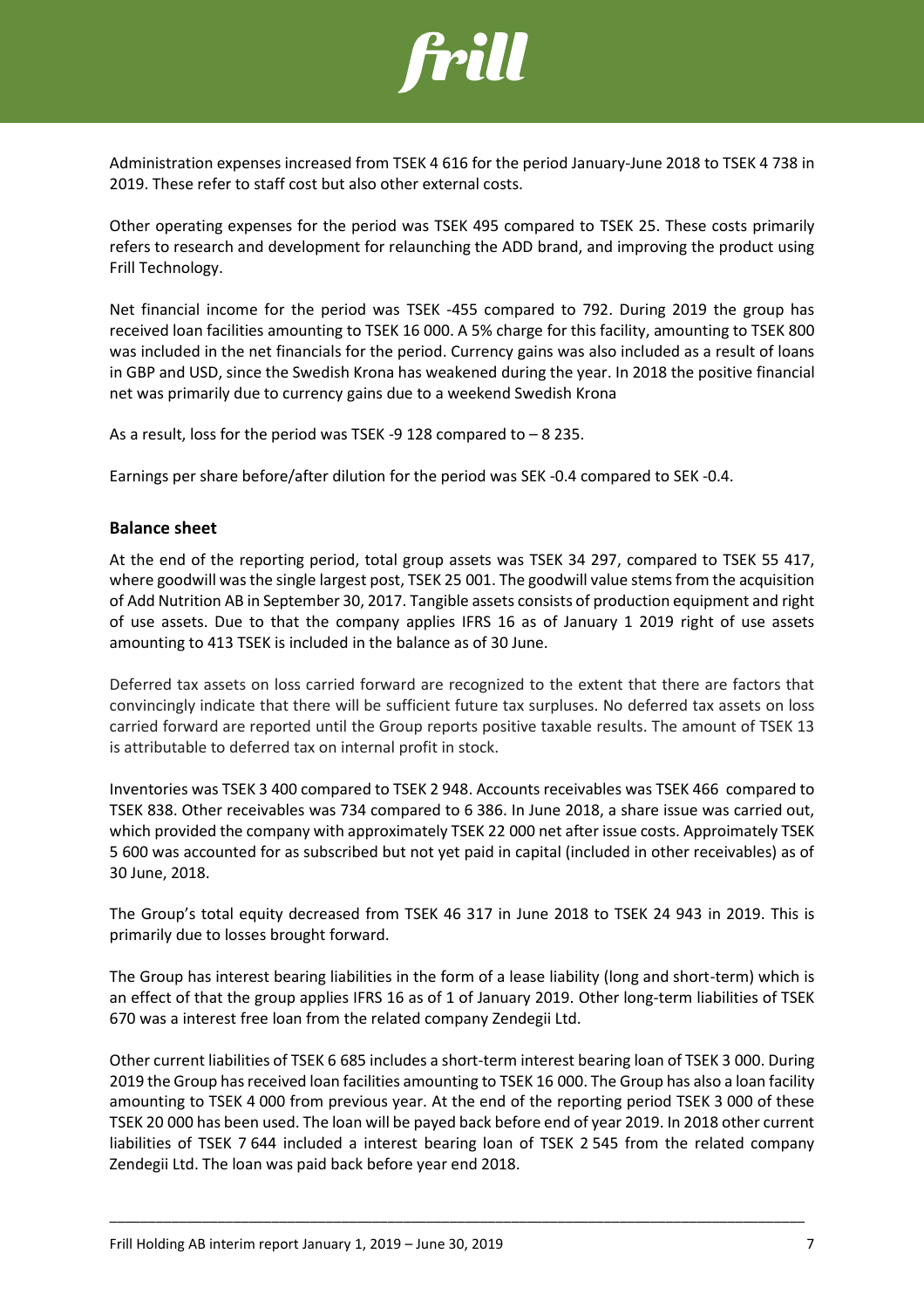

#### **Cash flow**

Cash flow from operating activities for the period amounted TSEK -7 615 comparing to TSEK -9 626. Cash flow from operating activities is primarily cash spent on setting up the business and operations in the USA and launching Frill in Sweden, as well as the turn-around of the ADD brand in Sweden. The adjustment for non-cash items in the period of TSEK -48 comparing to -615 is primarily due to depreciation of equipment and in 2019 depreciation of right of use assets and translation differences.

Cash flow from financing activities for the period amounted to TSEK 2 879 comparing to TSEK 21 377. For 2019 this represents primarily the loan facility given of TSEK 3 000 and for 2018 primarily the cash raised minus financing costs. In 2019 amortisation of the leaseliability is included in financing activities compared to 2018 when leasepayments where included in Operating activites.

#### **Employees**

The average number of full-time employees for ther period was 10 compared with 16 in the year earlier. At the end of the period the number of employees was 10, compared with 16. Less number of employees was partly because of synergies between Frill Holding AB and ADD Nutrion AB and partly because of fewer numbers of employees in Frill UK. Certain functions (e.g., design, social media) have also been outsourced to third parties to allow for more flexibility and higher cost efficiency.

#### **Parent company**

The parent company is marketing and selling Frill The Frozen Smoothie on the Swedish Market. The parent company also includes Group management and functions that provide services to the other companies in the group. Financial expense for the year 2018 was TSEK -123 204, primarily due to impairment of the booked value of shares in Add Nutrition AB and Zendegii Frill Ltd.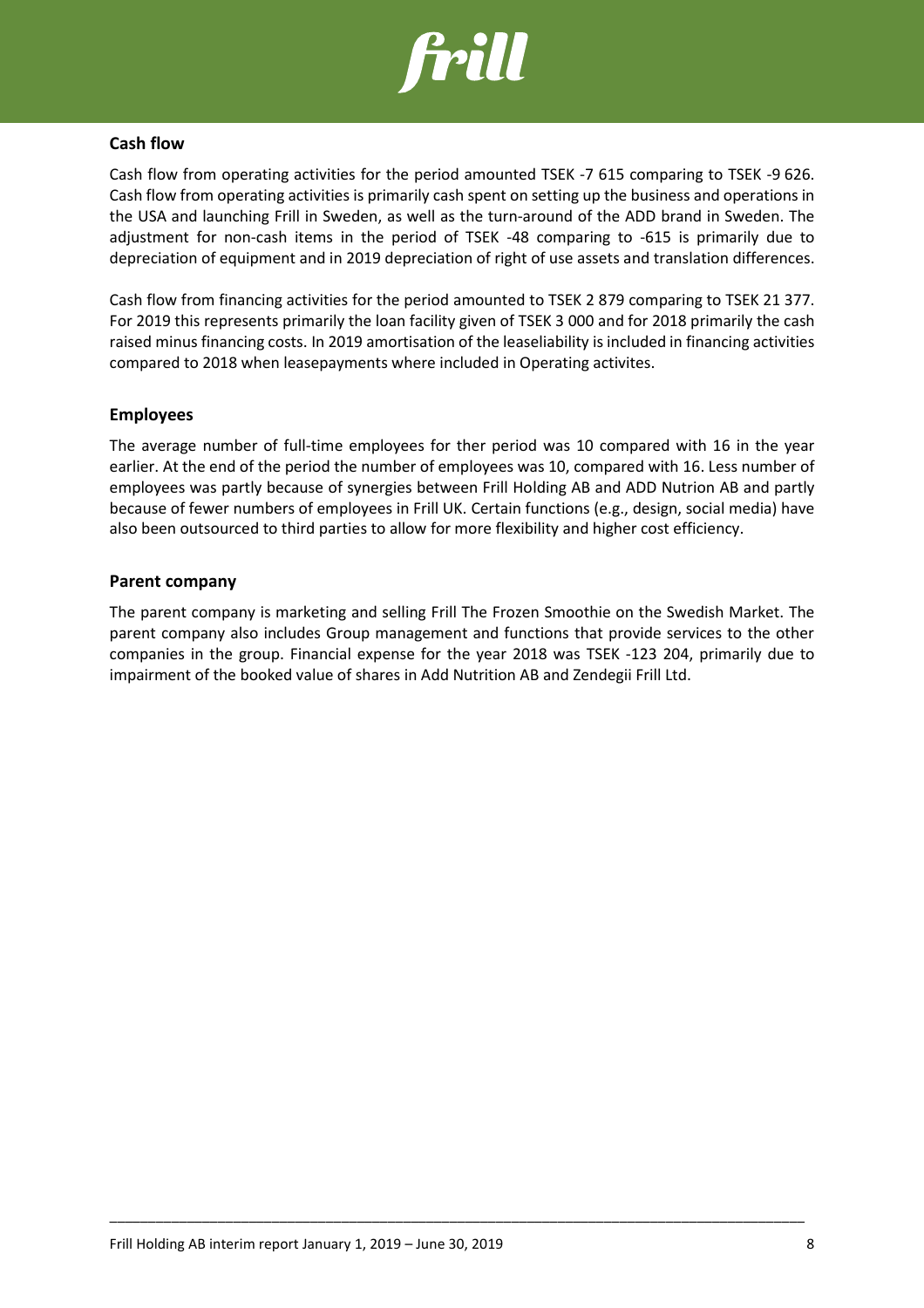

# **CONDENSED CONSOLIDATED INCOME STATEMENT**

|                                          | 2019     | 2018     |                 |
|------------------------------------------|----------|----------|-----------------|
| <b>TSEK</b>                              | Jan-June | Jan-June | 2018<br>Jan-Dec |
|                                          |          |          |                 |
| <b>Continuing operations</b>             |          |          |                 |
| Net sales                                | 1 1 4 4  | 2 2 3 9  | 3795            |
| Cost of goods and services sold          | $-1048$  | $-2716$  | $-3661$         |
| <b>Gross profit</b>                      | 96       | $-477$   | 134             |
|                                          |          |          |                 |
| Selling expenses                         | $-3536$  | $-4472$  | $-9747$         |
| Administrative expenses                  | $-4738$  | $-4616$  | $-10138$        |
| Other operating income                   | 0        | 563      | 1534            |
| Other operating expenses                 | $-495$   | $-25$    | $-627$          |
| <b>Operating profit/loss</b>             | $-8673$  | $-9027$  | $-18844$        |
|                                          |          |          |                 |
| Financial income/expenses                | $-455$   | 792      | 512             |
| Profit/loss after financial items        | $-9128$  | $-8235$  | $-18332$        |
|                                          |          |          |                 |
| <b>Profit/loss before taxes</b>          | $-9128$  | $-8235$  | $-18332$        |
| Income tax                               | 0        | 0        | 13              |
|                                          |          |          |                 |
| Profit/loss for the period               | $-9128$  | $-8235$  | $-18319$        |
|                                          |          |          |                 |
| Other comprehensive income               |          |          |                 |
| <b>Translation differences</b>           | $-321$   | $-626$   | $-634$          |
|                                          |          |          |                 |
| <b>Total comprehensive income</b>        | $-9449$  | $-8861$  | $-18953$        |
|                                          |          |          |                 |
| Earnings per share after/before dilution | $-0,4$   | $-0,4$   | $-0,8$          |

\_\_\_\_\_\_\_\_\_\_\_\_\_\_\_\_\_\_\_\_\_\_\_\_\_\_\_\_\_\_\_\_\_\_\_\_\_\_\_\_\_\_\_\_\_\_\_\_\_\_\_\_\_\_\_\_\_\_\_\_\_\_\_\_\_\_\_\_\_\_\_\_\_\_\_\_\_\_\_\_\_\_\_\_\_\_\_\_\_\_

Comprehensive income for the period is entirely attributable to the shareholders of the Parent Company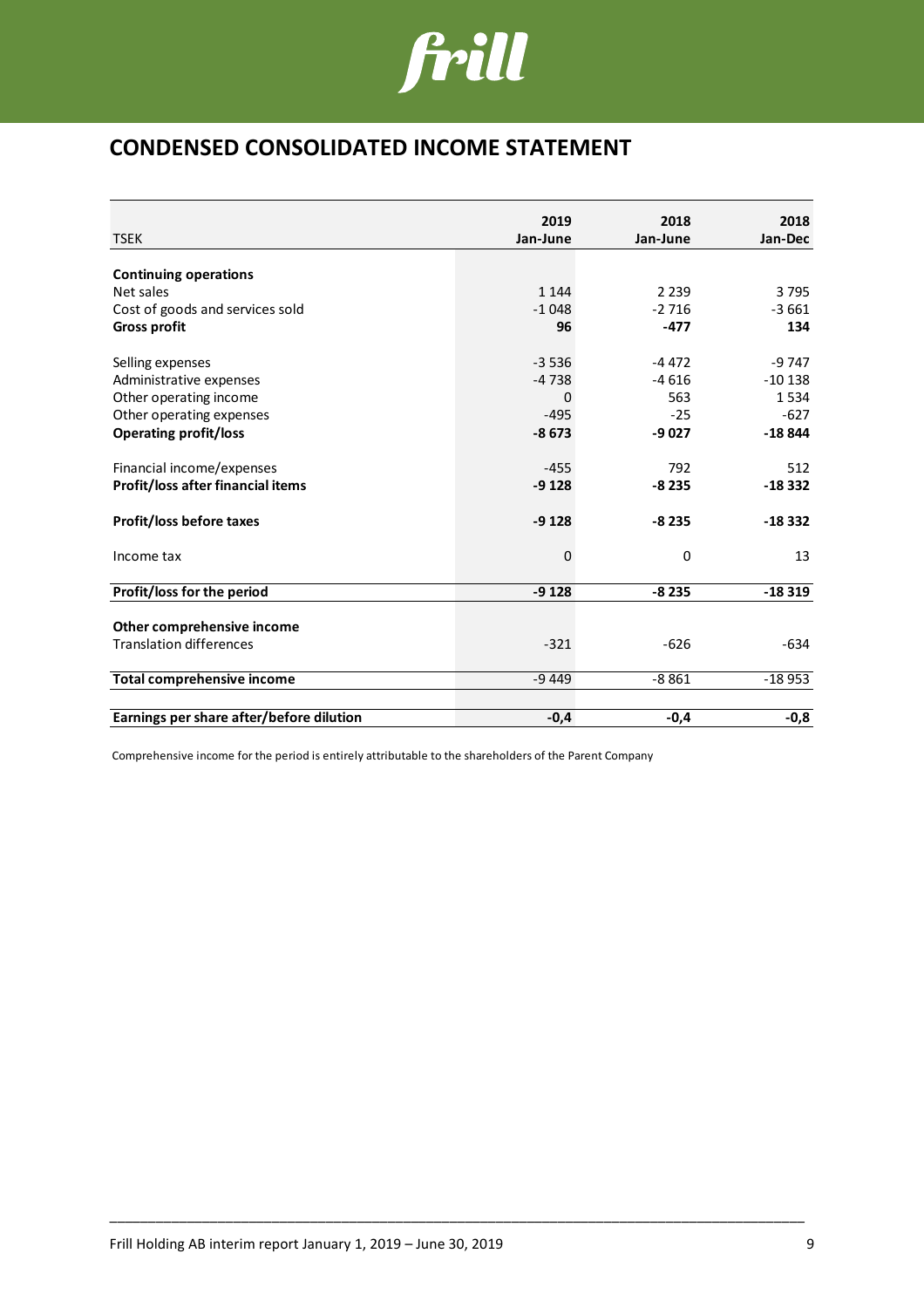

# **CONDENSED CONSOLIDATED BALANCE SHEET**

|                                                                | 2019     | 2018     | 2018          |
|----------------------------------------------------------------|----------|----------|---------------|
| <b>TSEK</b>                                                    | June 30  | June 30  | <b>Dec 31</b> |
|                                                                |          |          |               |
| <b>ASSETS</b>                                                  |          |          |               |
| <b>Non-current assets</b>                                      |          |          |               |
| Goodwill                                                       | 25 001   | 25 001   | 25 001        |
| Tangible assets*                                               | 562      | 456      | 353           |
| Deferred tax assets                                            | 13       | 0        | 13            |
| Other non-current assets                                       | 13       | 13       | 13            |
| <b>Total non-current assets</b>                                | 25 5 89  | 25 470   | 25 3 80       |
| <b>Current assets</b>                                          |          |          |               |
| Inventories                                                    | 3 4 0 0  | 2948     | 3 4 2 7       |
| Account receivables                                            | 466      | 838      | 353           |
| Other receivables                                              | 734      | 6386     | 1667          |
| Cash and cash equivalents                                      | 4 1 0 8  | 19775    | 8788          |
| <b>Total current assets</b>                                    | 8708     | 29 947   | 14 2 35       |
| <b>Total assets</b>                                            | 34 297   | 55 417   | 39 615        |
| <b>EQUITY AND LIABILITIES</b>                                  |          |          |               |
| <b>Equity</b>                                                  |          |          |               |
| Share capital                                                  | 1 2 9 9  | 1037     | 1 2 9 9       |
| Unregistered share capital                                     | 0        | 245      | $\Omega$      |
| Other contributed capital                                      | 82 178   | 84 0 29  | 82 178        |
| <b>Translation reserve</b>                                     | $-350$   | $-21$    | -29           |
| Profit/loss brought forward incl. net profit/loss for the year | $-58184$ | $-38973$ | $-49056$      |
| Total equity (entirely attributable to the shareholders of     | 24 943   | 46 317   | 34 392        |
| the parent company)                                            |          |          |               |
| Long-term liabilities                                          |          |          |               |
| Lease liability                                                | 167      | 0        | 0             |
| Other liabilites                                               | 670      | 670      | 670           |
| <b>Total long-term liabilities</b>                             | 837      | 670      | 670           |
| <b>Current liabilities</b>                                     |          |          |               |
| Liabilities to credit institutions                             | 0        | 108      | 0             |
| Lease liability                                                | 250      | 0        | 0             |
| Accounts payable                                               | 1582     | 678      | 1408          |
| Other current liabilites                                       | 6685     | 7644     | 3 1 4 5       |
| <b>Total current liabilites</b>                                | 8517     | 8430     | 4553          |
| <b>Total equity and liabilites</b>                             | 34 297   | 55 417   | 39 615        |

\_\_\_\_\_\_\_\_\_\_\_\_\_\_\_\_\_\_\_\_\_\_\_\_\_\_\_\_\_\_\_\_\_\_\_\_\_\_\_\_\_\_\_\_\_\_\_\_\_\_\_\_\_\_\_\_\_\_\_\_\_\_\_\_\_\_\_\_\_\_\_\_\_\_\_\_\_\_\_\_\_\_\_\_\_\_\_\_\_\_

\*The balance of tangible assets consists of 413 TSEK of Right of use assets as of June 30 2019.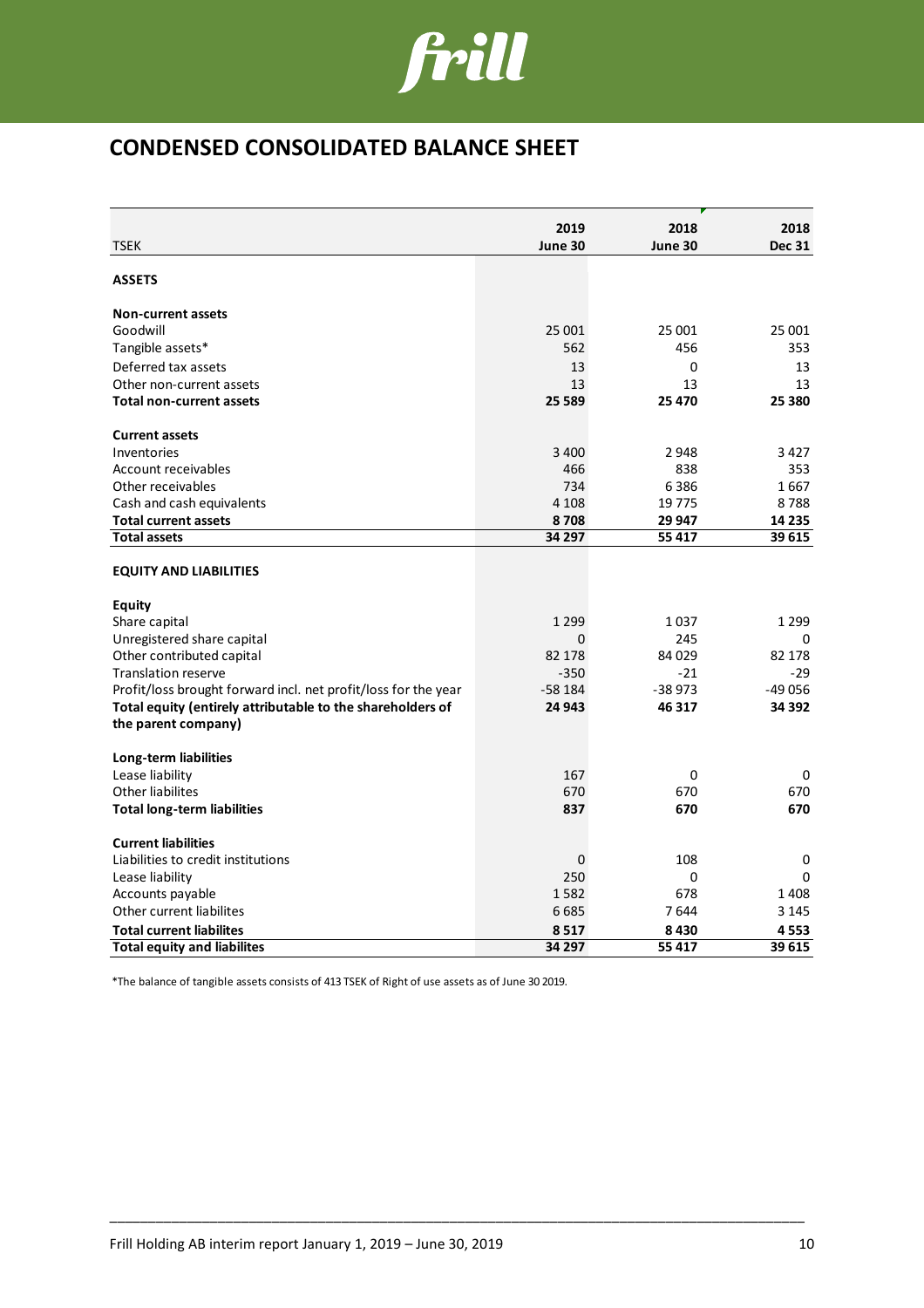

# **CONDENSED CONSOLIDATED STATEMENT OF CHANGE IN EQUITY**

|                                       | 2019     | 2018     | 2018     |
|---------------------------------------|----------|----------|----------|
| <b>TSEK</b>                           | Jan-June | Jan-June | Jan-Dec  |
|                                       |          |          |          |
| <b>Opening balance</b>                | 34 392   | 31 330   | 31 330   |
| Profit/loss for the period            | $-9128$  | $-8235$  | $-18319$ |
| Other comprehensive income            |          |          |          |
| Translation difference                | $-321$   | $-626$   | -634     |
| <b>Transactions with shareholders</b> |          |          |          |
| New share issue                       | 0        | 24 4 17  | 26 217   |
| Issue costs                           | 0        | -569     | $-4202$  |
| <b>Closing equity</b>                 | 24 943   | 46 317   | 34 392   |

# **CONDENSED CONSOLIDATED STATEMENT OF CASH FLOW**

|                                                       | 2019     | 2018     | 2018     |
|-------------------------------------------------------|----------|----------|----------|
| <b>TSEK</b>                                           | Jan-June | Jan-June | Jan-Dec  |
|                                                       |          |          |          |
| Profit/loss after financial items                     | $-9128$  | $-8235$  | $-18332$ |
| Adjustment for non-cash items                         | -48      | $-615$   | $-518$   |
| Income tax paid                                       | 0        | 0        | $\Omega$ |
| Cash flow from operating activities before changes in |          |          |          |
| working capital                                       | $-9176$  | -8 850   | $-18850$ |
|                                                       |          |          |          |
| Cash flow from changes in working capital             | 1561     | -776     | $-2262$  |
| Cash flow from operating activities                   | $-7615$  | $-9626$  | $-21112$ |
| Cash flow from investing activities                   | O        | n        | n        |
| Cash flow from financing activities                   | 2879     | 21 377   | 21878    |
|                                                       |          |          |          |
| Cash flow from the period                             | $-4736$  | 11751    | 766      |
|                                                       |          |          |          |
| Cash and cash equivalents at beginning of the period  | 8788     | 7976     | 7976     |
| Exchange-rate difference in cash and cash equivalents | 56       | 48       | 46       |
| Cash and cash equivalents at the close of the period  | 4 1 0 8  | 19 775   | 8788     |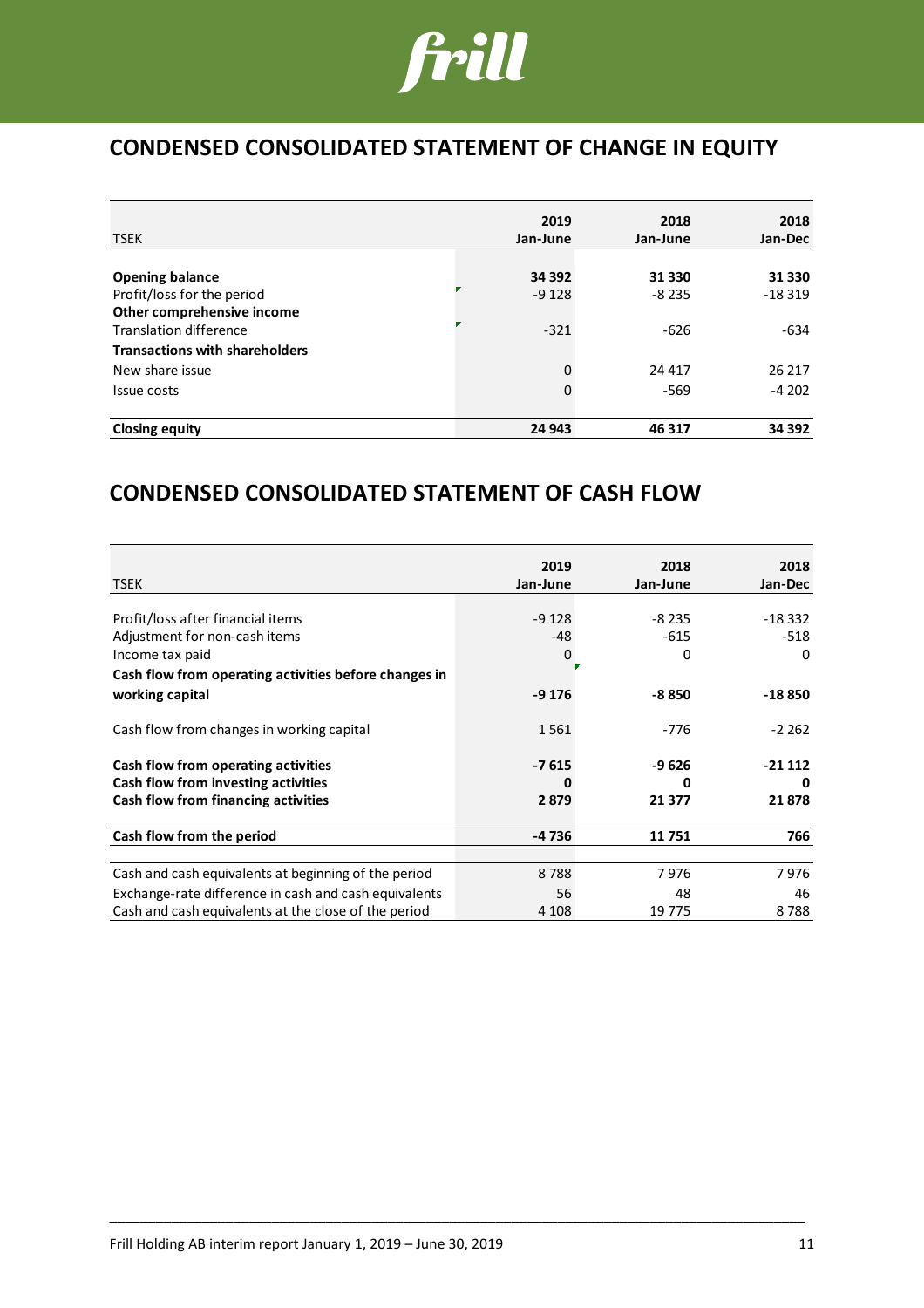

# **DISAGGREGATION OF REVENUE FROM CONTRACTS WITH CUSTOMERS**

|             | 2019     | 2018     | 2018    |
|-------------|----------|----------|---------|
| <b>TSEK</b> | Jan-June | Jan-June | Jan-Dec |
| Frill       | 838      | 1 1 8 3  | 2 1 9 6 |
| Add         | 306      | 1056     | 1599    |
| Total       | 1 1 4 4  | 2 2 3 9  | 3795    |

During 2019 the entity changed categories from major product lines and geographical region to only disaggregate revenue into categories based on major product lines (Frill and Add). The change is mainly due to the fact that these categories represent how revenue is presented elsewhere. Comparatives are changed.

# **KEY RATIOS**

|                                                | 2019       | 2018       | 2018       |
|------------------------------------------------|------------|------------|------------|
| <b>TSEK</b>                                    | Jan-June   | Jan-June   | Jan-Dec    |
| Net sales                                      | 1 1 4 4    | 2 2 3 9    | 3795       |
| <b>EBIT</b>                                    | $-8673$    | $-9027$    | $-18844$   |
| Profit/loss after financial items              | $-9128$    | $-8235$    | $-18332$   |
| Equity                                         | 24 943     | 46 317     | 34 392     |
| Earnings per share, kr                         | $-0,4$     | $-0.4$     | $-0,8$     |
| Equity per share                               |            |            |            |
| Equity/assets ratio (%)                        | 73%        | 84%        | 87%        |
| Share price                                    | 5,85       |            |            |
| Cash flow from operating activities            | $-7615$    | $-9626$    | $-21112$   |
| Average number of shares before/after dilution | 25 976 805 | 20 087 681 | 23 878 359 |
| Number of shares at end of period              | 25 976 805 | 20 733 335 | 25 976 805 |
| Average numbers of employees                   | 10         | 16         | 17         |
| Average numbers of employees end of period     | 10         | 16         | 12         |

# **PLEDGED ASSETS AND CONTINGENT LIABILITIES**

|                              | Group   |         |               | Parent company |         |               |  |
|------------------------------|---------|---------|---------------|----------------|---------|---------------|--|
|                              | 2019    | 2018    | 2018          | 2019           | 2018    | 2018          |  |
| <b>TSEK</b>                  | June 30 | June 30 | <b>Dec 31</b> | June 30        | June 30 | <b>Dec 31</b> |  |
| Pledged assets               | 100     | 50      | 100           | 100            | 50      | 100           |  |
| <b>Contingent liabilites</b> |         |         |               |                |         | 0             |  |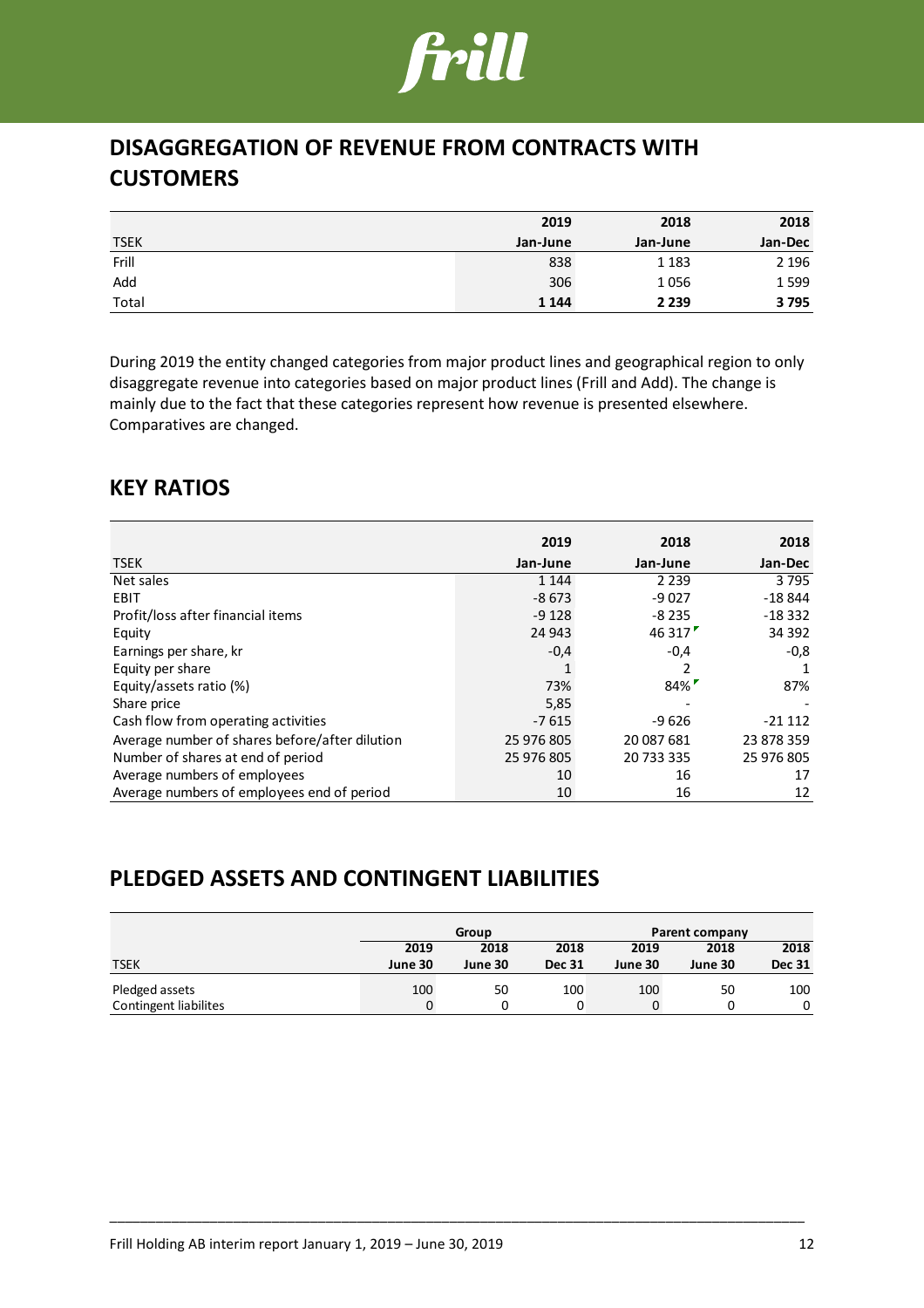

# **NUMBER OF SHARES**

| Year               | Event                 | Increase in<br>shares | Increase in<br>number of share capital<br><b>SEK</b> | <b>Total</b><br>number of<br>shares | <b>Total share</b><br>capital SEK | Quota<br>value<br><b>SEK</b> |
|--------------------|-----------------------|-----------------------|------------------------------------------------------|-------------------------------------|-----------------------------------|------------------------------|
| 2015               | Opening share capital | 50 000                | 50 000                                               | 50 000                              | 50 000                            | 1,00                         |
| 2015               | Share split           | 950 000               | 50 000                                               | 1 000 000                           | 50 000                            | 0,05                         |
| 2016               | New share issue       | 1 600 000             | 80 000                                               | 2 600 000                           | 130 000                           | 0,05                         |
| $\frac{1}{2}$ 2016 | New share issue       | 17 400 000            | 870 000                                              | 20 000 000                          | 1 000 000                         | 0,05                         |
| $\frac{1}{2}$ 017  | New share issue       | 14 133 335            | 706 667                                              | 34 133 335                          | 1706 667                          | 0,05                         |
| 2017               | Redeem of shares      | $-13400000$           | $-670000$                                            | 20 733 335                          | 1036667                           | 0,05                         |
| 2018               | New share issue       | 5 243 470             | 262 174                                              | 25 976 805                          | 1 298 840                         | 0,05                         |

# **CONDENSED PARENT COMPANY INCOME STATEMENT**

|                                   | 2019<br>F   | 2018     | 2018      |
|-----------------------------------|-------------|----------|-----------|
| <b>TSEK</b>                       | Jan-June    | Jan-June | Jan-Dec   |
|                                   |             |          |           |
| <b>Continuing operations</b>      |             |          |           |
| Net sales                         | 470         | 536      | 923       |
| Cost of goods and services sold   | $-354$      | $-473$   | $-804$    |
| <b>Gross profit</b>               | 116         | 63       | 119       |
|                                   |             |          |           |
| Selling expenses                  | $-1447$     | $-1341$  | $-2577$   |
| Administrative expenses           | $-2610$     | $-1937$  | $-4243$   |
| Other operating income            | 92          | 65       | 201       |
| Other operating expenses          | $-43$       | -4       | $-122$    |
| <b>Operating profit/loss</b>      | $-3892$     | $-3154$  | $-6622$   |
|                                   |             |          |           |
| Financial income/expenses         | $-286$      | 874      | $-123204$ |
| Profit/loss after financial items | $-4178$     | $-2280$  | $-129826$ |
|                                   |             |          |           |
| Profit/loss before taxes          | $-4178$     | $-2280$  | $-129826$ |
| Income tax                        | $\mathbf 0$ | $-1744$  | $-1744$   |
| Profit/loss for the period        | $-4178$     | $-4024$  | $-131570$ |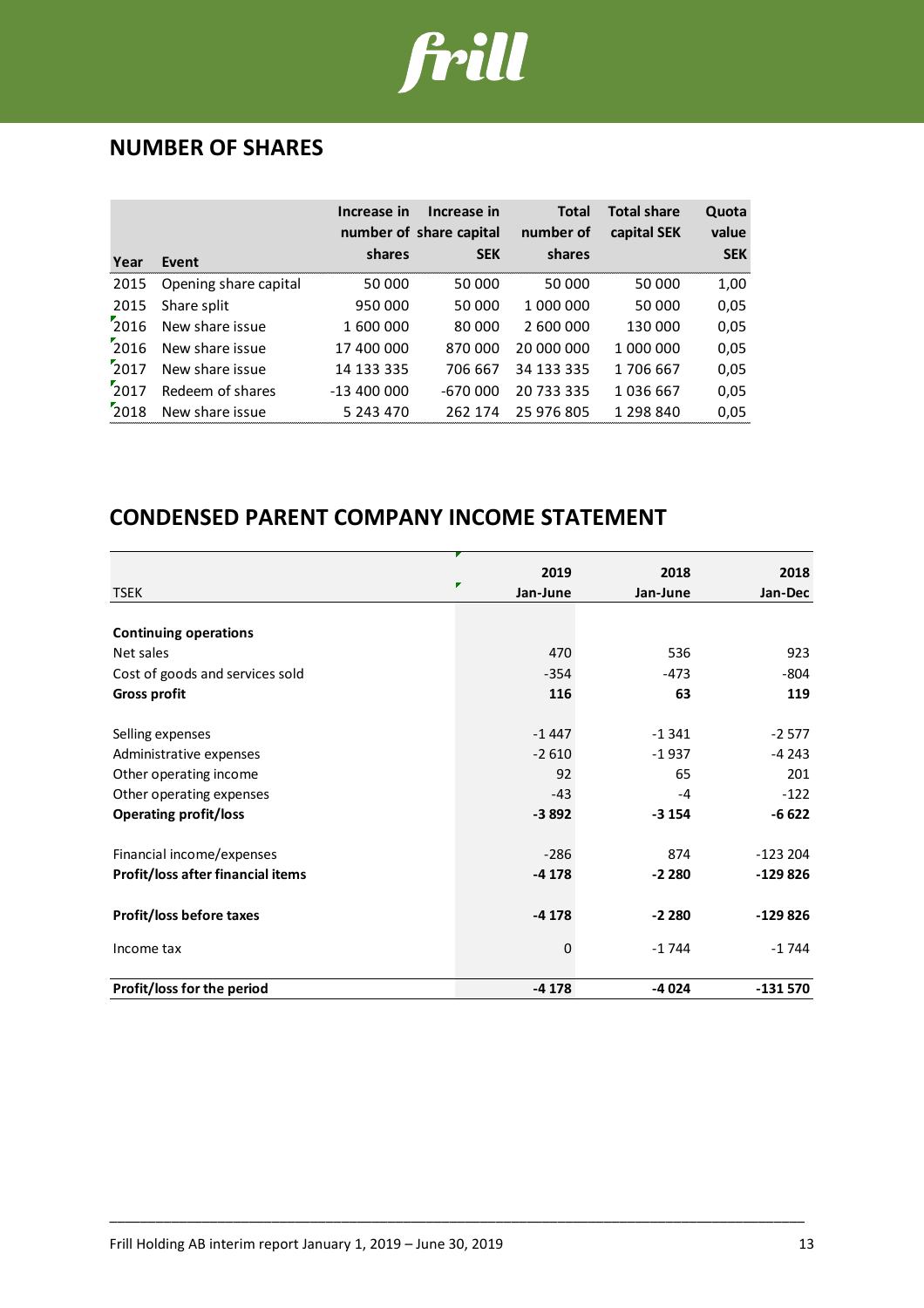

# **CONDENSED PARENT COMPANY BALANCE SHEET**

|                                    | 2019      | 2018    | 2018          |
|------------------------------------|-----------|---------|---------------|
| <b>TSEK</b>                        | June 30   | June 30 | <b>Dec 31</b> |
|                                    |           |         |               |
| <b>ASSETS</b>                      |           |         |               |
| <b>Non-current assets</b>          |           |         |               |
| Participations in group companies  | 46 109    | 165 045 | 45 509        |
| Receivables on group companies     | 16 5 38   | 9 3 6 9 | 14 651        |
| <b>Total non-current assets</b>    | 62 647    | 174 414 | 60 160        |
| <b>Current assets</b>              |           |         |               |
| Inventories                        | 555       | 397     | 505           |
| Account receivables                | 271       | 164     | 157           |
| Other receivables                  | 730       | 5751    | 695           |
| Cash and cash equivalents          | 3711      | 19 245  | 7634          |
| <b>Total current assets</b>        | 5 2 6 7   | 25 557  | 8991          |
| <b>Total assets</b>                | 67914     | 199 971 | 69 151        |
| <b>EQUITY AND LIABILITIES</b>      |           |         |               |
| <b>Equity</b>                      |           |         |               |
| Share capital                      | 1 2 9 9   | 1037    | 1 2 9 9       |
| Unregistered share capital         | 0         | 245     | 0             |
| Share premium reserve              | 202 174   | 204 026 | 202 174       |
| Retained earnings                  | $-137773$ | $-6204$ | $-6203$       |
| Profit/loss for the year           | -4 178    | -4024   | $-131570$     |
| <b>Total equity</b>                | 61 522    | 195 080 | 65 700        |
| Long-term liabilities              |           |         |               |
| <b>Other liabilites</b>            | 670       | 670     | 670           |
| <b>Total long-term liabilities</b> | 670       | 670     | 670           |
| <b>Current liabilities</b>         |           |         |               |
| Accounts payable                   | 577       | 438     | 1 2 2 5       |
| Other current liabilites           | 5 1 4 5   | 3783    | 1556          |
| <b>Total current liabilities</b>   | 5722      | 4 2 2 1 | 2 781         |
| <b>Total equity and liabilites</b> | 67914     | 199 971 | 69 151        |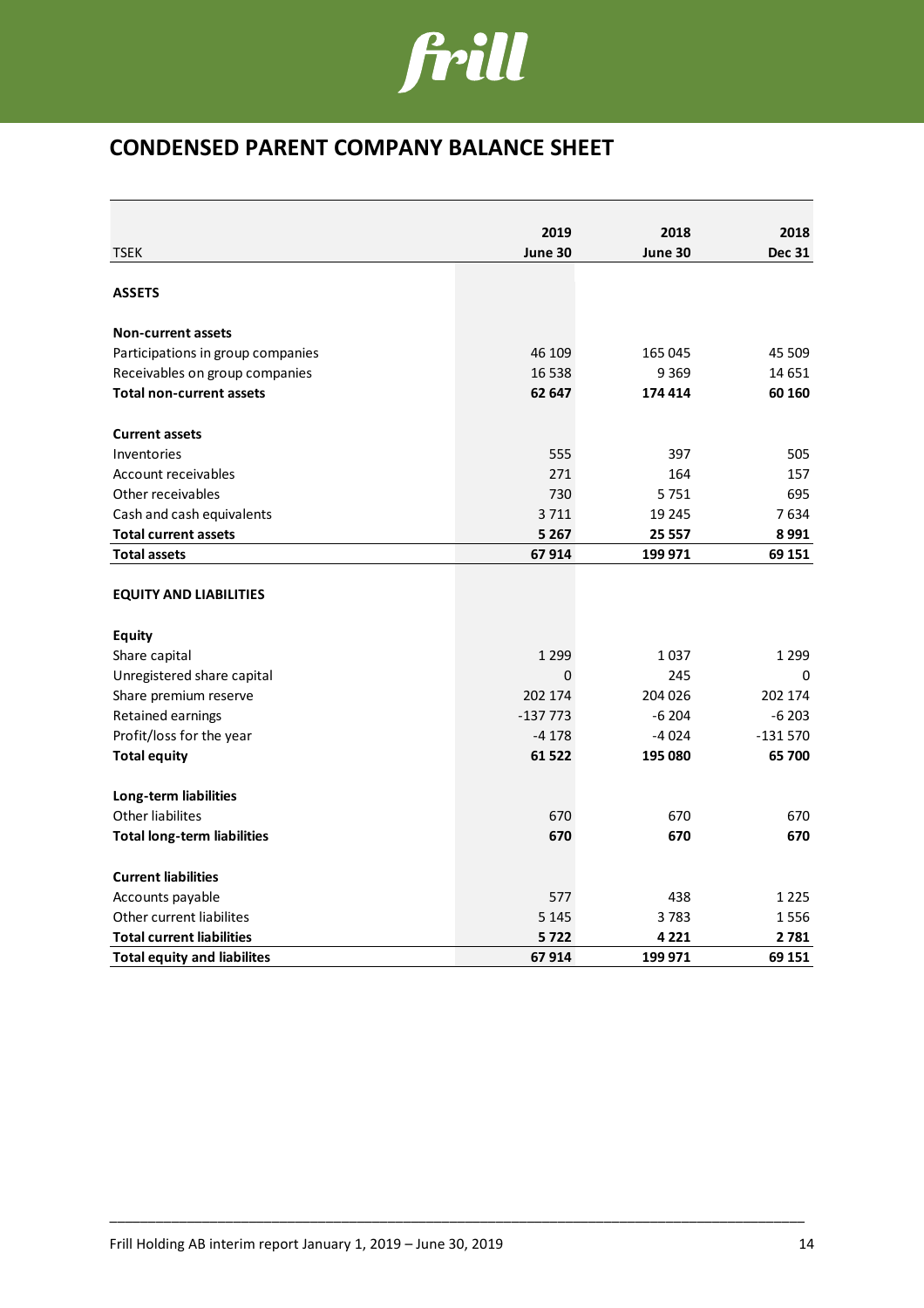

# **ACCOUNTING AND VALUTATION POLICIES AND OTHER INFORMATION**

## **General Company information**

Frill Holding AB is a Swedish public limited liability company, with company registration number 559026-8016 and with its head office in Uppsala. Frill Holding AB has three fully owned subsidiaries: Frill Inc, Zendegii Frill Limited and Add Nutrition AB. Frill Holding AB also owns 5 percent of the associated company Zendegii Retail Limited. Frill was listed on Nasdaq First North, March 27, 2019.

### **Accounting principles**

The consolidated financial statements are presented in accordance with the International Financial Reporting Standards (IFRS) established by the International Accounting Standards Board (IASB) and the interpretations issued by the IFRS Interpretations Committee (IFRIC) which have been endorsed by the European Commission for application in the EU. The applied standards and interpretations are those that were in force and had been endorsed by the EU at 1 January 2019. The consolidated half-yearly interim report is presented compliant with IAS 34, Interim Financial Reporting, and in compliance with the relevant provisions in the Swedish Annual Accounts Act. The interim report for the Parent Company has been prepared in accordance with the Swedish Annual Accounts Act and RFR 2, Accounting for Legal Entities. For lease accounting the company makes use of the exemption under RFR2 to treat all leases as operating lease.

### **Basis of accounting**

Except for the changes below, the same accounting policies and methods of computation are applied in the interim financial statements as in the most recent annual financial statements.

### **Changes in significant accounting policies**

A number of new standards, amendments and interpretations of standards are effective for financial years beginning January 1, 2019. None of the amendments and interpretations in existing standards that have been applied from the financial year beginning January 1, 2019 had any material impact on the financial statements for the Group, except for IFRS 16 as set out below.

The Group mainly leases warehouses and freezers. The lease agreements are normally made for fixed periods of three years, but may have extension options as described below. The Group recognises the leases as right-of-use assets and a corresponding liability at the date at which the leased asset is available for use. Lease payments are allocated between principal and finance cost. The finance cost is charged to profit or loss over the lease period so as to produce a constant periodic rate of interest on the remaining balance of the liability for each period. Right-of-use assets are generally depreciated over the shorter of the asset's useful life and the lease term on a straight-line basis.

\_\_\_\_\_\_\_\_\_\_\_\_\_\_\_\_\_\_\_\_\_\_\_\_\_\_\_\_\_\_\_\_\_\_\_\_\_\_\_\_\_\_\_\_\_\_\_\_\_\_\_\_\_\_\_\_\_\_\_\_\_\_\_\_\_\_\_\_\_\_\_\_\_\_\_\_\_\_\_\_\_\_\_\_\_\_\_\_\_\_

Assets and liabilities arising from a lease are initially measured on a present value basis. Lease liabilities include the net present value of the following lease payments:

- fixed payments
- variable lease payment that are based on an index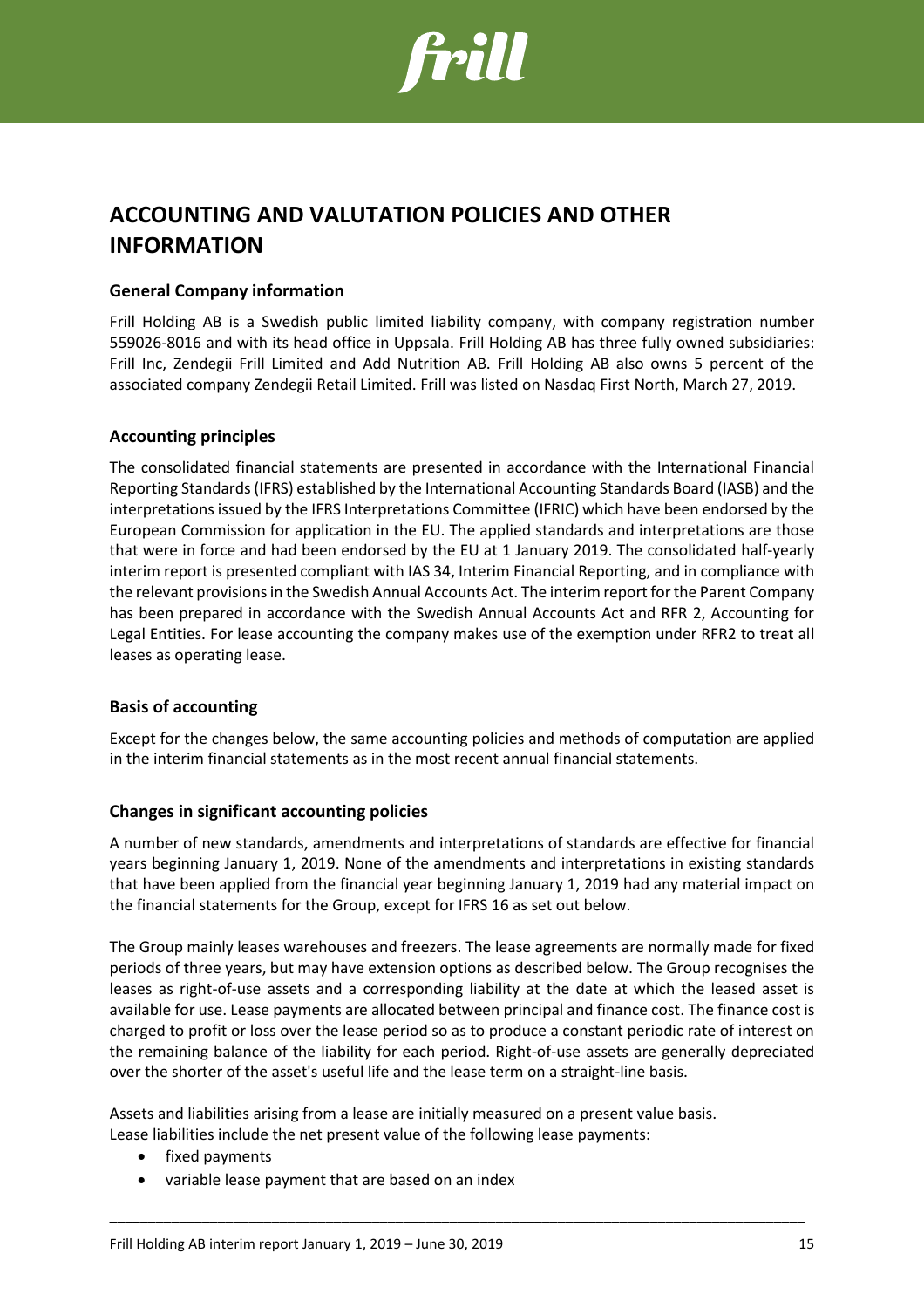

The lease payments are discounted using the interest rate implicit in the lease.

- Right-of-use assets are measured at cost comprising the following:
	- the amount of the initial measurement of lease liability
	- any lease payments made at or before the commencement date less any lease incentives received

Payments associated with leases of low-value assets are recognised on a straight-line basis as an expense in profit or loss.

Extension or termination options are only included in the lease term if the lease is reasonably certain to be extended (or not terminated). These are used to maximise operational flexibility in terms of managing the assets used in the Group's operations.

The group has not applied IFRS 16 retrospectively leading to that no comparatives in this report are adjusted. See the annual report for 2018 for further information regarding effects of the adoption. IFRS 16 has had a minimal impact on operating profit/loss and a minimal impact on profit/loss after financial items during the period January-June 2019.

## **Risks and uncertainties**

A number of factors may affect the Frill group's result and business. Many of these can be dealt with through internal routines, while certain others are affected more by external influences. There are risks and uncertainties for the Frill group related to quality of raw materials, legislation and opinion, absence of formal agreements, reliance on suppliers, currency risk, financing and future capital requirements, impact of weather on seales, etc., but also in connection with expansion into new markets, the launch of new flavors and how the brand is managed.

It has become difficult to guage the impact of any Brexit on the UK manufacturing location. The business operates under the assumption that there will be a hard Brexit. Under such a scenario Frill expects a significant delay at the borders (for raw materials and finished product sent to Sweden). As a result Frill has ensured sufficient safety stock for its key raw materials and finished product available in Sweden. Frill has also identified appropriate EU manufacturing partners as a backup plan.

There has been no change in the risks facing the Group compared to what was reported in the Annual Report 2018.

### **Related-party transactions**

Zendegii Ltd. has made a short-term loan facility of up to MSEK 4 available to Frill Holding AB, with a interest rate of 4%. This facility has not been used as of June 30, 2019.

Zendegii Ltd may also provide Frill with flavor design support. In all cases, Frill would fully own any product formulations produced by Zendegii Ltd. Zenegii Ltd has invocied the Frill Group for their services. Zendegii Frill Ltd also has a rental agreement with Zendegii Ltd. CEO Khosro Ezaz-Nikpay is a shareholder in Zendegii Ltd.

\_\_\_\_\_\_\_\_\_\_\_\_\_\_\_\_\_\_\_\_\_\_\_\_\_\_\_\_\_\_\_\_\_\_\_\_\_\_\_\_\_\_\_\_\_\_\_\_\_\_\_\_\_\_\_\_\_\_\_\_\_\_\_\_\_\_\_\_\_\_\_\_\_\_\_\_\_\_\_\_\_\_\_\_\_\_\_\_\_\_

It is the opinion of the Company that these transactions follow market standards.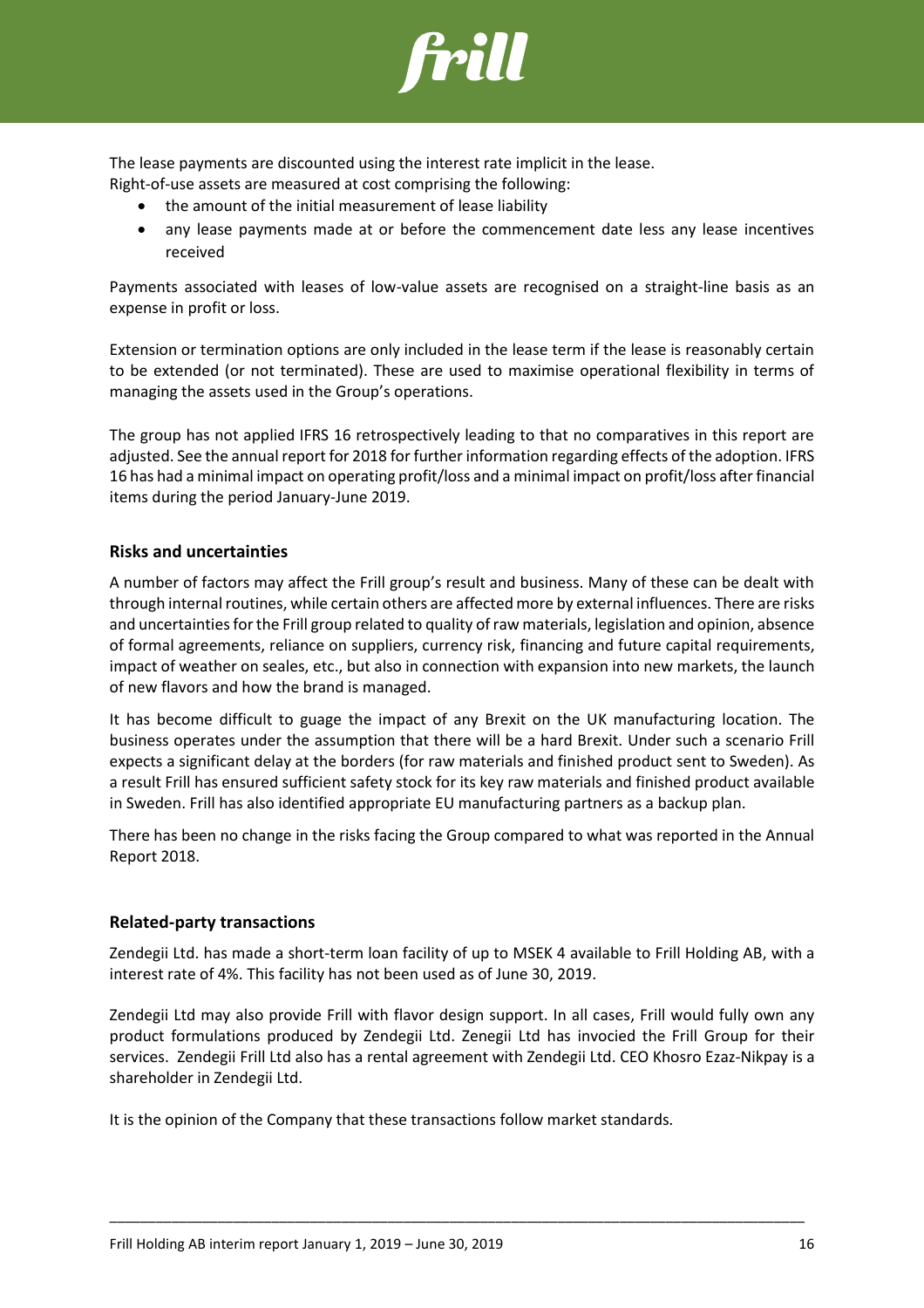

#### **Share capital**

Share capital in Frill totals TSEK 1 299 allocated to 25 976 805 outstanding shares. The Frill Articles of Association provide that share capital shall be not less than MSEK 1.0 and not exceed MSEK 4.0, and total outstanding shares shall be not less than 20 000 000 and not exceed 80 000 000. The Company has two classes of shares. Every share carries an equal right to dividend and excess after liquidation. A class shares entitle the holder to 10 votes per share and B class shares entitle the holder to one vote per share. There are 3 000 000 A shares and 22 976 805 B shares.

#### **Outstanding warrants**

The Company has 1 005 000 outstanding warrants as part of its warrant program for certain employees and members of the board of directors. The warrant program was adopted at the Annual General Meeting 2017. The subscription price was determined based on Black Scholes. Each warrant grants the entitlement to, between July 1, 2019 and January 31, 2021, subscribe for one new share of series B in the Company for SEK 6.

The Company has 519 536 outstanding warrants as part of its warrant program for certain employees. The warrant program was adopted at the Annual General Meeting 2019. The subscription price was determined based on Black Scholes. Each warrant grants the entitlement to, between June 1, 2022 and June 30, 2022, subscribe for one new share of series B in the Company for SEK 6.33.

If the warrants are fully exercised the issued shares would represent approximately 5,9% of the outstanding shares and votes in the company. As of June 30, 2019 no dilution effect exists because it would lead to a reduced loss per share.

### **Definitions / calculations**

**EBIT** Earnings before income tax and financial items

### **Earnings per share** Net/profit loss in SEK in relation to the weighted average number of shares outstanding

### **Equity per share** Equity at the end of the period in relation to the number of share at the end of the period

\_\_\_\_\_\_\_\_\_\_\_\_\_\_\_\_\_\_\_\_\_\_\_\_\_\_\_\_\_\_\_\_\_\_\_\_\_\_\_\_\_\_\_\_\_\_\_\_\_\_\_\_\_\_\_\_\_\_\_\_\_\_\_\_\_\_\_\_\_\_\_\_\_\_\_\_\_\_\_\_\_\_\_\_\_\_\_\_\_\_

#### **Equity/assets ratio** Equity at the end of the period in relation to total assets at the end of the period

# **Financial calendar**

Interim report July 1 – December 31, 2019: February 27, 2020 Annual report 2019: May 5, 2020 Annual general meeting: May 18, 2020

#### **For more information, please contact:**

Frill Holding AB Khosro Ezaz-Nikpay, CEO Khosro.nikpay@frill.eu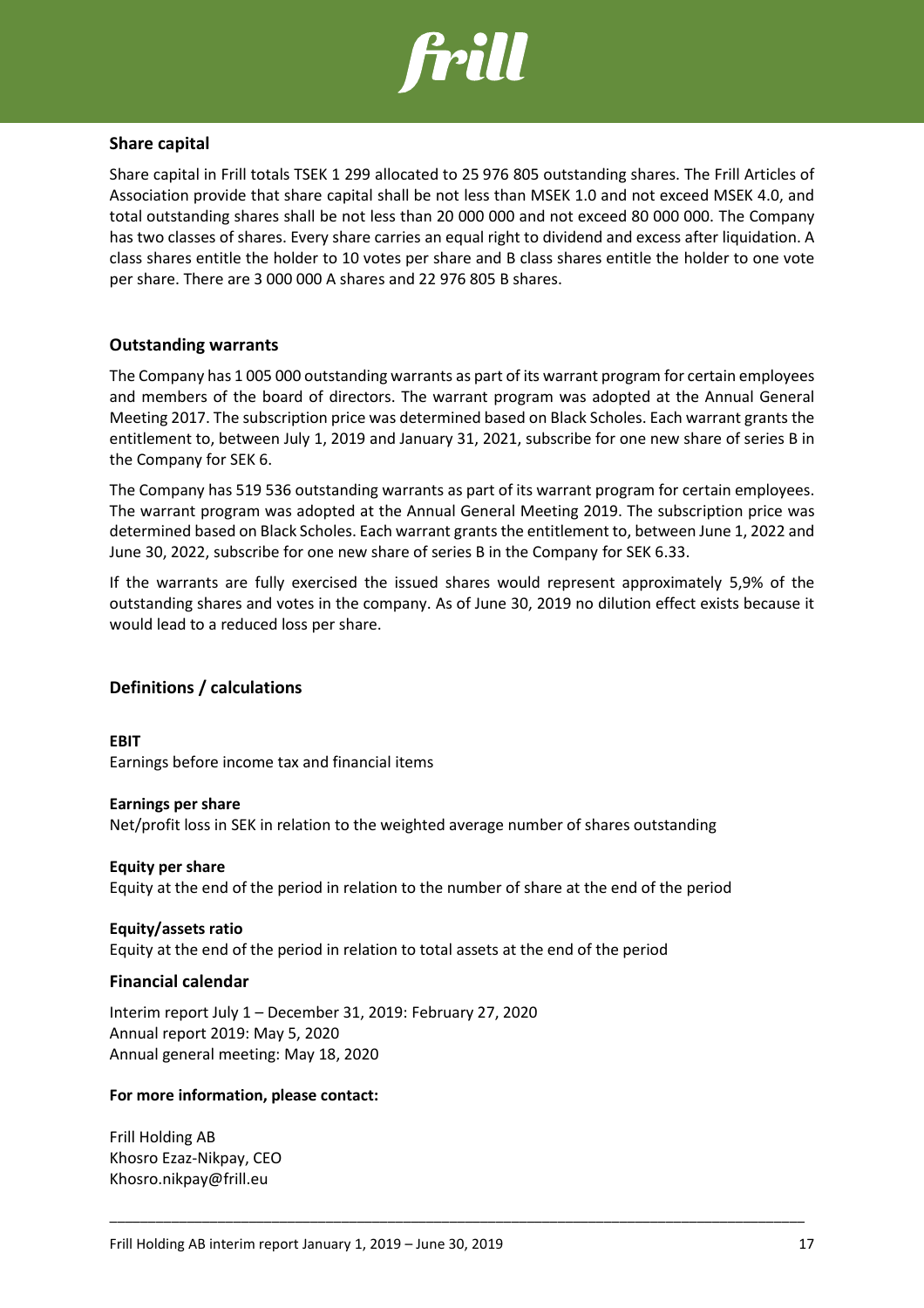

#### +442089621636

Karin Nilsson, CFO IR@frill.se

This information is information that Frill Holding AB (publ) is obliged to make public pursuant to the EU Market Abuse Regulation. The information was submitted for publication at 8:00 a.m. CET on Augusti 27, 2019.

| <b>Certified adviser</b>   | <b>Auditor</b>                    |
|----------------------------|-----------------------------------|
| <b>FNCA</b>                | <b>PwC Sverige</b>                |
| Humlegårdsgatan 5          | Kista Science Tower, Färögatan 33 |
| Box 5807, 102 48 Stockholm | 164 51 Kista                      |
| +46 8 528 00 399           | +46 101 996 229                   |
| www.fnca.se                | www.pwc.se                        |

### **Assurance**

The Board of Directors hereby gives its assurance that the report provides a true and fair view of the business activities, financial position and results of operations of the Group and the Parent Company, and describes the significant risks and uncertainties to which the Parent Company and the Group companies are exposed.

Stockholm, August 27, 2019

Mats Lindstrand **Anna Hällöv** Chairman **Board Member** 

Board Member Board Member

Peter Freedman **Andrew McKinlay** 

Khosro Ezaz-Nikpay Jan Åström CEO Board Member

*The information in this interim report has not been audited by PwC, the company's auditor.*